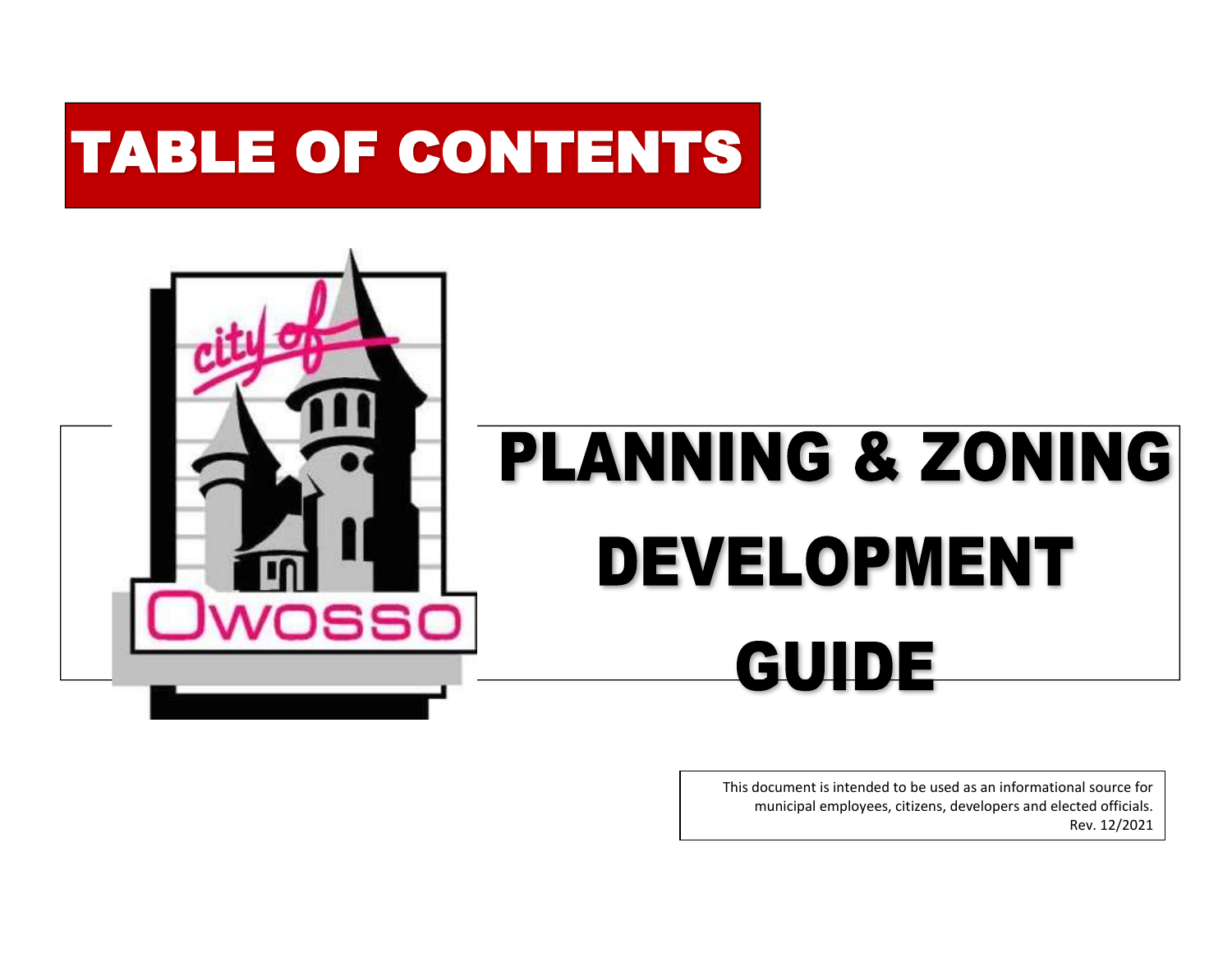|                                       | Introduction                        |    |
|---------------------------------------|-------------------------------------|----|
| $\frac{1}{2}$                         | <b>Zoning Map</b>                   | 4  |
| $\bullet$                             | <b>Zoning Districts</b>             | 5  |
| $\frac{1}{2}$                         | Making a Zoning Inquiry             | 10 |
| $\bullet^{\bullet}_{\bullet} \bullet$ | <b>Concept Meeting</b>              | 11 |
| $\bullet$                             | <b>Planning Commission</b>          | 12 |
| $\frac{1}{2}$                         | <b>Site Plan Review</b>             | 13 |
| $\bullet^{\bullet}_{\bullet} \bullet$ | Rezoning                            | 15 |
| $\frac{1}{2}$                         | <b>Special Land Use</b>             | 17 |
| $\frac{1}{2}$                         | <b>Zoning Board of Appeals</b>      | 20 |
| $\frac{1}{2}$                         | <b>Historical District</b>          | 22 |
| $\frac{1}{2}$                         | <b>Forms and Documents Like</b>     | 24 |
| $\frac{1}{2}$                         | Possible Incentives and Programs    | 25 |
|                                       | <b>Addition Contact Information</b> | 27 |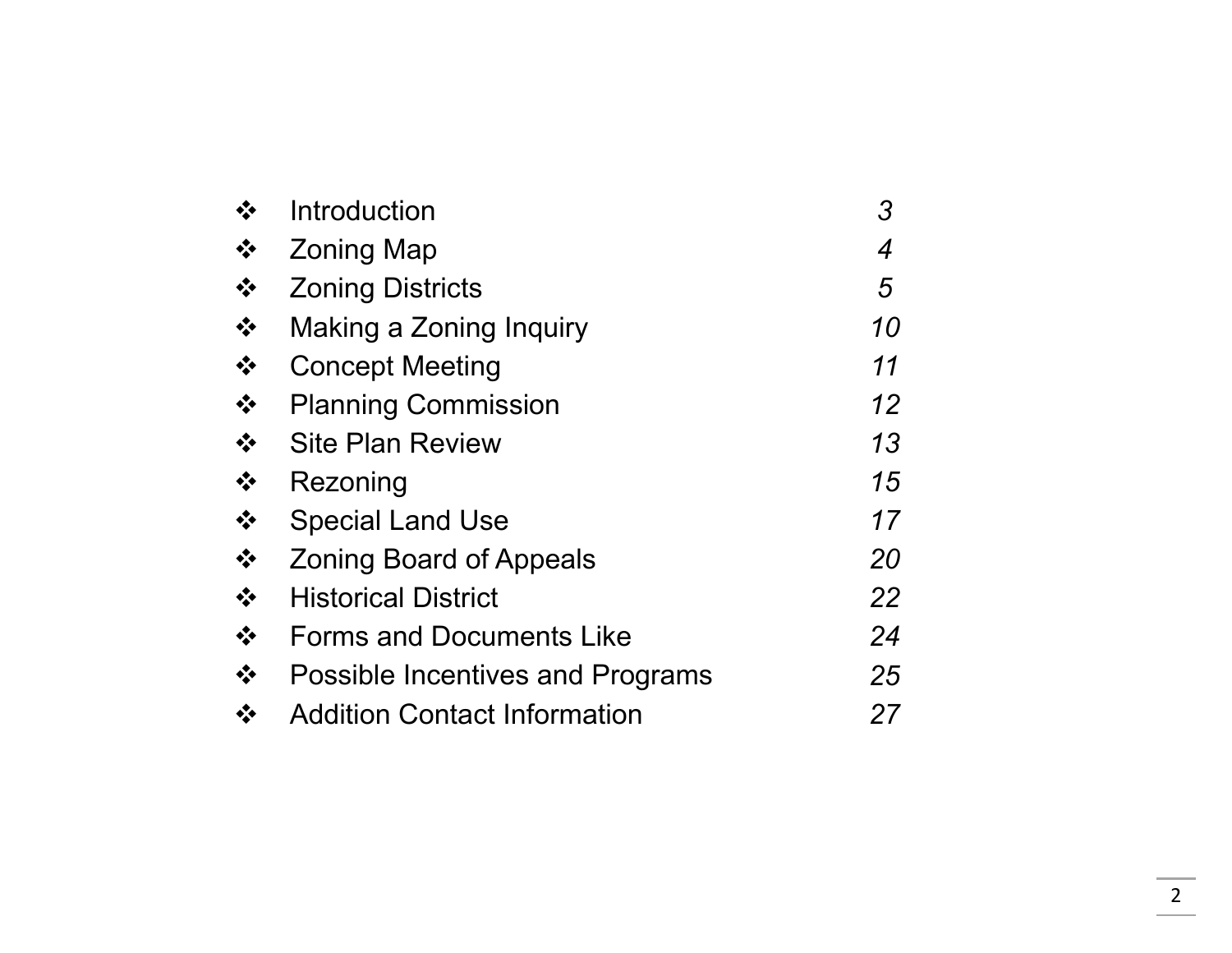### **INTRODUCTION**

The purpose of this document is to serve as a guide to City residents, business owners and other decision makers. Although this document provides detailed information on a number of the City's processes, it is best to contact City staff directly before filing an application.

The City of Owosso is governed by ordinances and plans that propose the orderly development of land, capital improvements and concentration of different land uses. The City is granted these privileges under State's Municipal Planning Act, Public Act 207 of 1921. In general, planning and zoning are closely related and regulate development. Zoning controls the intensity and type of development allowed in specific areas of the City.

Many residents and developers find it helpful to meet with City staff prior to purchasing a property or submitting permits to make improvements to one's property. Meeting with staff will provide guidance on applicable city zoning codes and/or State building codes required for the proposed modifications or improvements. Before changes can take place, a site plan or other approval process may be required by the Planning Commission or a variance may be required from the Board of Appeals. City staff acts as the liaison between residents and the City Planning Commission and Board of Appeals.

Community Development and Building staff can be reached at (989) 725-0535.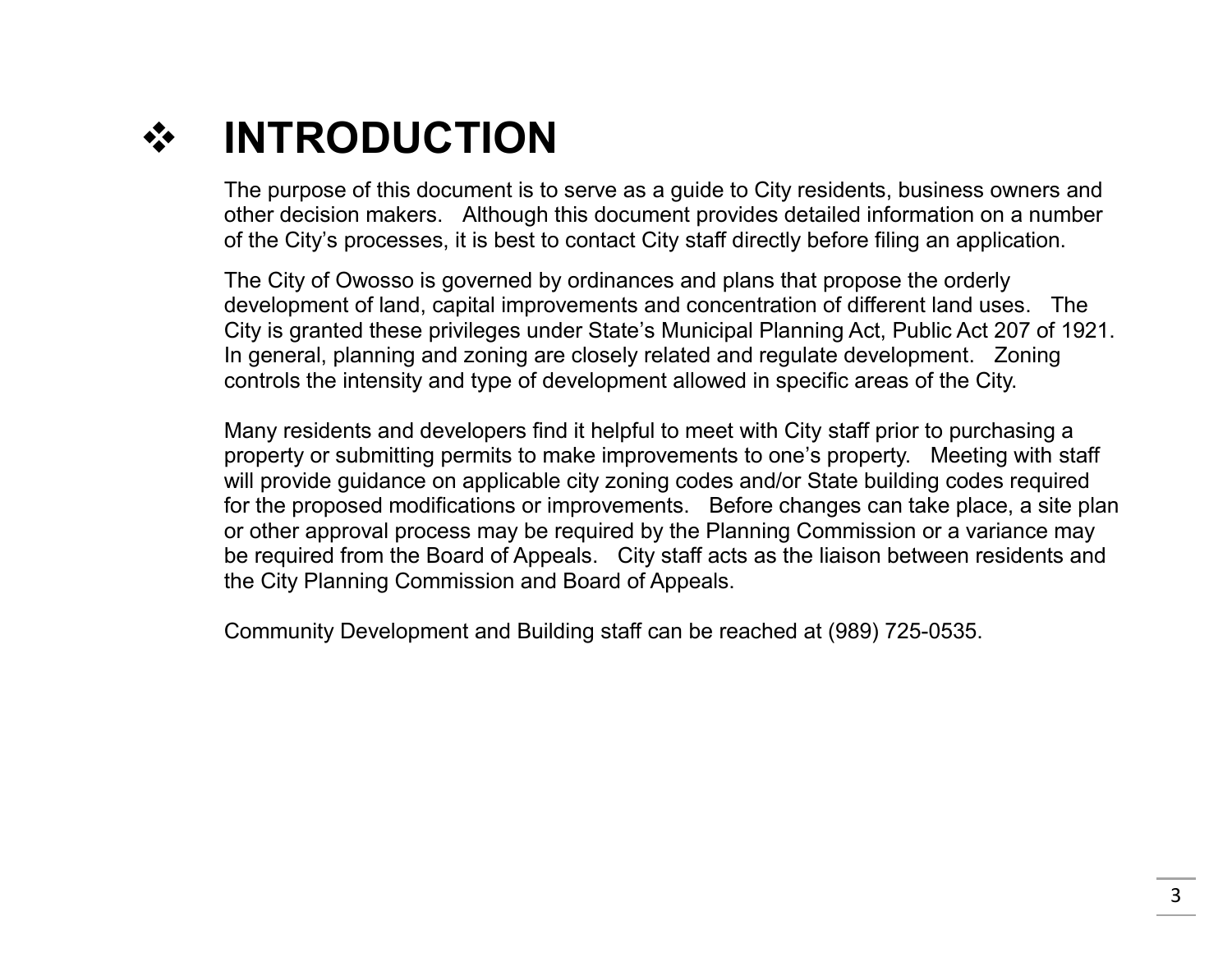

**Follow this link:**

**<http://www.ci.owosso.mi.us/Portals/0/Files/Documents/ZoningMap2020.pdf>**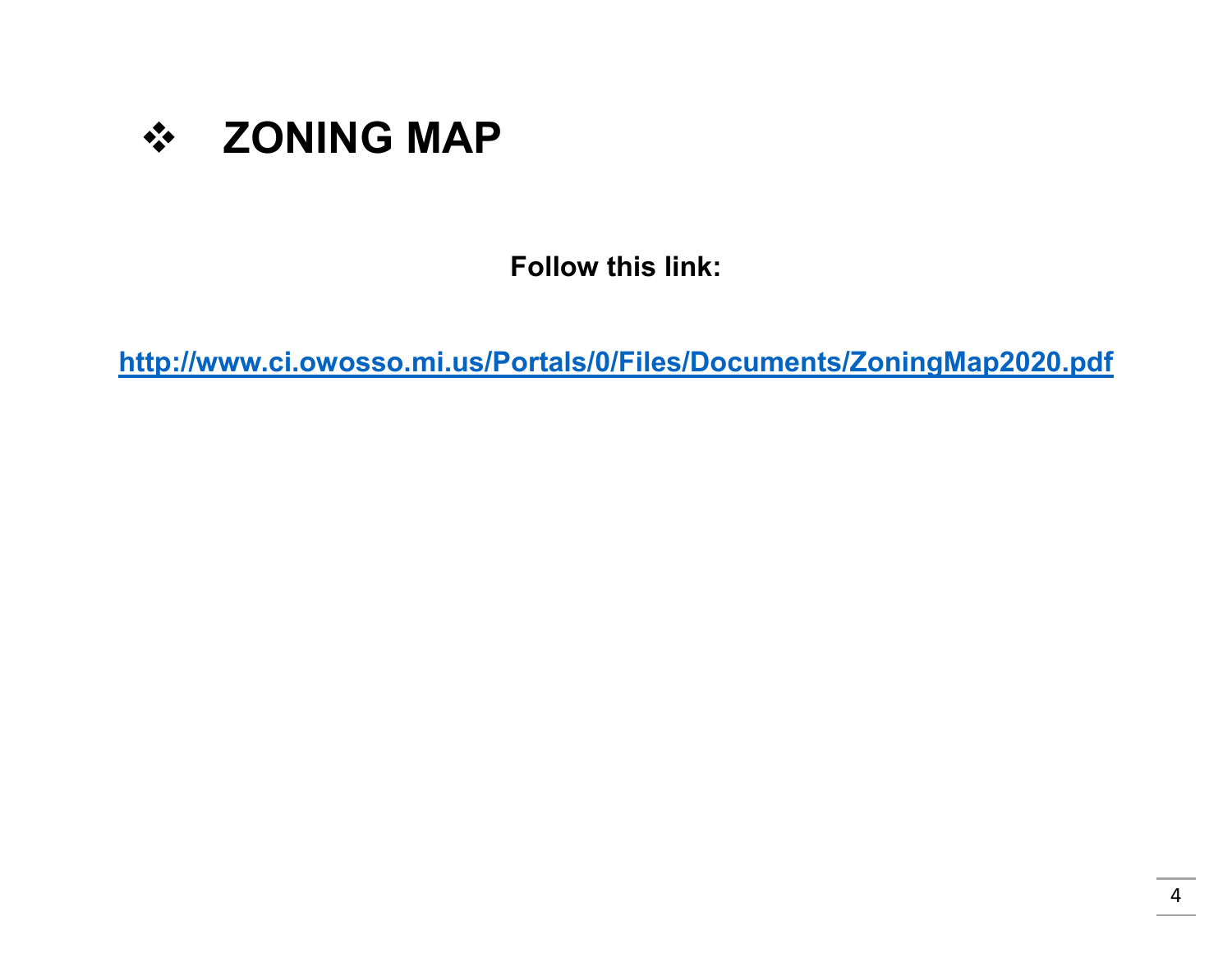### **❖ ZONING DISTRICTS**

The City of Owosso is divided up into 15 zoning districts. Each district allows a variety of land uses and applicable regulations. Each of the zoning districts is briefly described below. For a complete description and regulations for each district, please refer to the [City's Zoning Ordinance.](https://library.municode.com/mi/owosso/codes/code_of_ordinances?nodeId=PTIICOOR_CH38ZO)

#### **R-1 ONE-FAMILY RESIDENTIAL DISTRICT**

The R-1 one-family residential districts are designed to be the most restrictive of the residential districts. The intent of this article is to provide for an environment of predominantly low-density, one-family detached dwellings along with other residentially related facilities that serve the residents in the district. Uses permitted include one family detached dwellings, farms not less than 5 acres, public owned buildings, schools, bed and breakfasts, family day care home. Uses permitted after special land use approval include: churches, utility and public service buildings, private noncommercial recreational areas, golf courses, institutions of higher learning, cemeteries, hospitals, attached onefamily dwelling units, private clubs, conversion of schools or churches to office uses.

#### **R-2 TWO-FAMILY RESIDENTIAL DISTRICT**

The R-2 two-family residential districts are designed to afford a transition of use in existing housing areas by permitting new construction or conversion of existing structures between adjacent residential and commercial, office, thoroughfares or other uses which would affect residential character. This district also recognizes the existence of older residential areas of the city where larger houses have been or can be converted from single-family to two-family residences in order to extend the economic life of these structures and allow the owners to justify the expenditures for repairs and modernization. Uses permitted include one family detached dwellings, two-family dwellings, bed and breakfasts, family day care. Uses permitted after special land use approval include: adult foster care group homes, child or adult day care, conversion of schools or churches to office uses, group day care home.

#### **RT ATTACHED ONE-FAMILY RESIDENTIAL DISTRICT**

The R-T attached one-family residential district is designed to permit flexibility in the layout and design of single-family units while at the same time maintaining the density of the R-1 one-family residential district so that it is consistent with the plan for single-family areas. The district is specifically intended to prohibit multiple-family buildings where entry to individual dwelling units is from an interior common area or where individual dwelling units are attached in any way other than by their sidewalls. Uses permitted include one-family attached dwellings (townhouses) not less than 3 units, bed and breakfasts, family day care homes. Uses permitted after special land use approval include one-family detached dwelling units and less than three one-family attached dwelling units.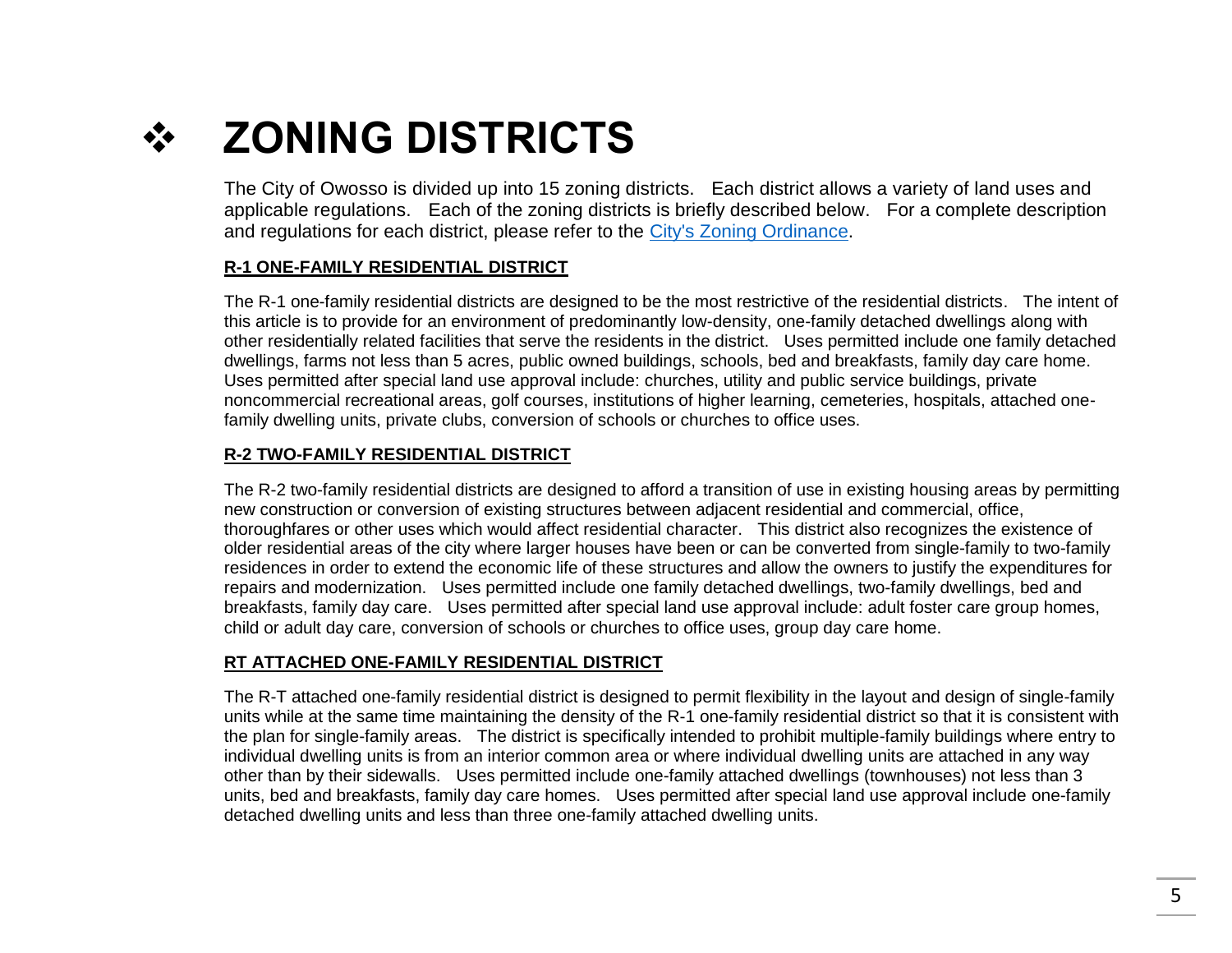#### **RM-1 MULTIPLE-FAMILY RESIDENTIAL DISTRICT—LOW RISE**

The RM-1 multiple-family residential districts are designed to provide sites for multiple-family dwelling structures, and related uses, which will generally serve as zones of transition between the nonresidential districts and lower density one-family districts. The multiple-family district is further provided to serve the needs for the apartment type of unit in the city. Uses permitted include uses permitted in R-2, multiple-family dwellings, bed and breakfasts, family day care home, foster gamily group homes, and foster family homes. Uses permitted after special land use approval include: housing for the elderly and convalescent homes, adult foster care small group home, child or adult care center, private clubs, conversion of schools or churches to office uses, group day care home.

#### **RM-2 MULTIPLE-FAMILY RESIDENTIAL DISTRICT—HIGH RISE**

The RM-2 multiple-family residential districts (high-rise) are designed to provide sites for high density multiple dwelling structures adjacent to high traffic generators commonly found in the proximity of central business districts and areas abutting major thoroughfares. The district is further designed to provide for the convenience needs of persons living in the apartments with central services. This district is further designed to provide a zone of transition between these major thoroughfares and high traffic generators and other residential districts through the requirements of lower coverage that, in turn, will result in more open space. Uses permitted include all principal uses permitted in an RM-1, multiple-family dwelling structures in excess of 2 stories, retail and service uses accessory to principal use, bed and breakfasts, family day care home, foster family group homes, foster family homes. Uses permitted after special land use approval include: adult foster care small group home, child or adult care center, private clubs, conversion of schools or churches to office uses, group day care home.

### **OS-1 OFFICE SERVICE DISTRICT**

The OS-1 districts are designed to accommodate uses such as offices, banks and personal services that can serve as transitional areas between residential and commercial districts and to provide a transition between major thoroughfares and residential districts. Permitted uses include office, professional service, human care facilities, banking institutions, personal service facilities, photograph or interior design studios, parking lots, churches, residential structures existing prior to 2012. Uses permitted after special land use approval include accessory uses to principal uses, mortuary establishments, publicly owned buildings, one, two or multiple residential units within an office building.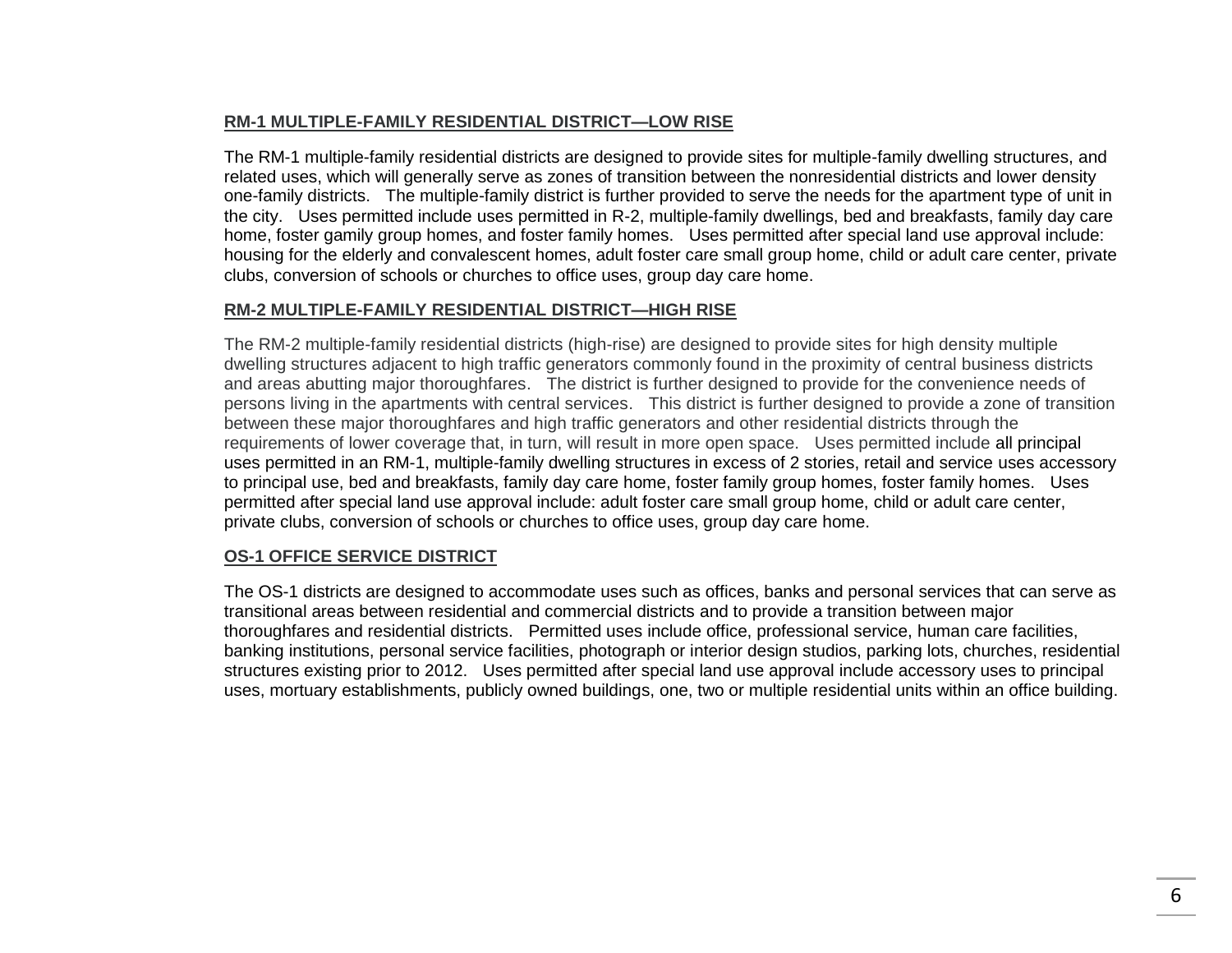#### **B-1 LOCAL BUSINESS DISTRICT**

The B-1 local business districts are designed to meet the day-to-day convenience shopping and service needs of persons residing in adjacent residential areas. Permitted uses include retail, personal service, office, dry cleaners, banking institutions, professional services, parking, residential structures existing prior to 2012, marihuana provisioning center. Uses permitted after special land use approval include gas stations, publicly owned buildings, mortuary establishments, one, 2 or multiple residential units within a business building.

#### **B-2 PLANNED SHOPPING CENTER DISTRICT**

The B-2 planned shopping center districts are designed to cater to the needs of a larger consumer population than is served by the local business districts, and are generally characterized by an integrated or planned cluster of establishments served by a common parking area and generating large volumes of vehicular and pedestrian traffic. Uses permitted include: all retail or service business uses permitted in an B-1 district, retail businesses, office, private clubs, restaurants without drive-ins, theaters, business schools, marihuana provisioning center, smoke lounges, residential structures existing prior to 2012. Uses permitted after special land use approval include: open air retail sales of plants, recreational space for children, indoor recreational uses, automobile service centers, publicly owned buildings.

### **B-3 CENTRAL BUSINESS DISTRICT**

The B-3 central business district is designed to provide for office buildings and the great variety of retail stores and related activities that occupy the prime retail frontage by serving the comparison, convenience and service needs of the entire municipal area as well as a substantial area of the adjacent and surrounding residential developments beyond the limits of the municipality. The district regulations are designed to promote convenient pedestrian shopping and stability of retail development by encouraging a continuous retail frontage and by prohibiting automobile related services and nonretail uses that tend to break up such continuity. Uses permitted include all retail or service business uses permitted in a B-2 district, office and showrooms for trades, newspaper offices, indoor storage facilities, hotels, residential structures existing prior to 2012, marihuana provisioning center. Uses permitted after special land use approval include one, two and multiple family residential dwelling units, upper floor commercial recreation operations.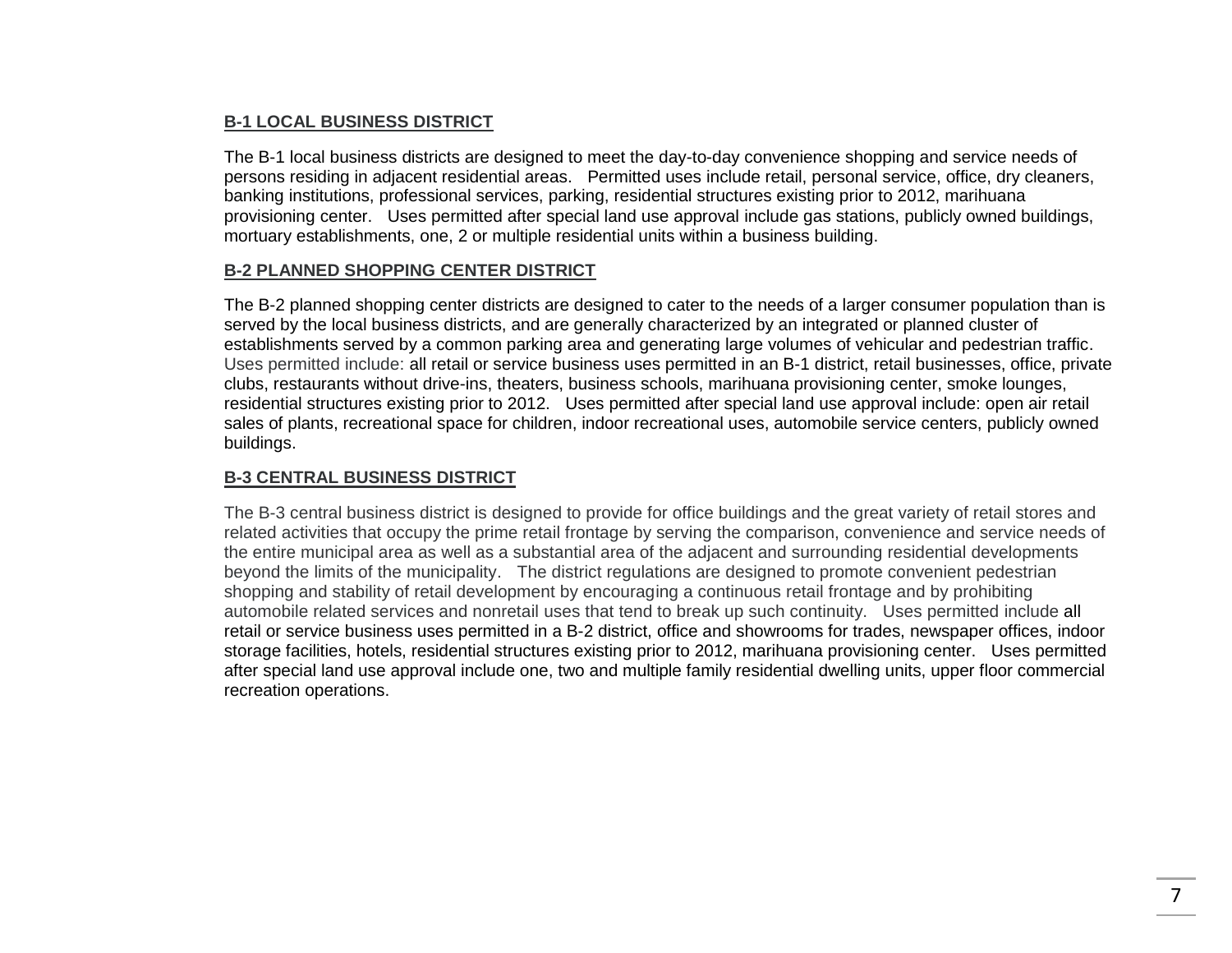#### **B-4 GENERAL BUSINESS DISTRICT**

The B-4 general business districts are designed to provide sites for more diversified business types that would often be incompatible with the pedestrian movement to the local planned shopping center or central business districts. Uses permitted include: all retail or service business uses permitted in an B-1, B-2 and B-3 district, mortuary establishments, interior recreational uses, publicly owned buildings, trade businesses, residential structures existing prior to 2012, marihuana provisioning center, gas stations, car sales, motel, drive-in businesses, veterinary hospitals, nurseries, auto washes, bus station, public buildings, one, two and multiple family dwellings. Uses permitted after special land use approval include ground floor residential.

### **I-1 LIGHT INDUSTRIAL DISTRICT**

The I-1 light industrial districts are designed to primarily accommodate wholesale activities, warehouses and industrial operations whose external, physical effects are restricted to the area of the district and in no manner affect in a detrimental way any of the surrounding districts. Uses permitted after approved include: research and design businesses, manufacturing of certain products, warehousing, laboratories, dry cleaning plants, public utilities, utility yards/plants, building material storage facilities, municipal plants, commercial kennel, greenhouses, marihuana provisioning centers, marihuana growing and processing centers, residential structures existing prior to 2012. Uses permitted after special land use approval include auto engine and repair, lumber and planning mills, metal plating, businesses with outdoor storage requirements.

### **I-2 GENERAL INDUSTRIAL DISTRICT**

General industrial districts are designed primarily for manufacturing, assembling, and fabrication activities including large scale or specialized industrial operations, whose external physical effects will be felt to some degree by surrounding districts. The I-2 districts are so structured as to permit the manufacturing, processing and composing of semi-finished or finished products from raw materials as well as from previously prepared material. Uses permitted include uses permitted in the I-1 district, heating and power plants, gasoline storage, railroad yards, junkyards with conditions, foundry operations. Uses permitted after special land use approval include grain elevators, production of certain products detailed in the ordinance.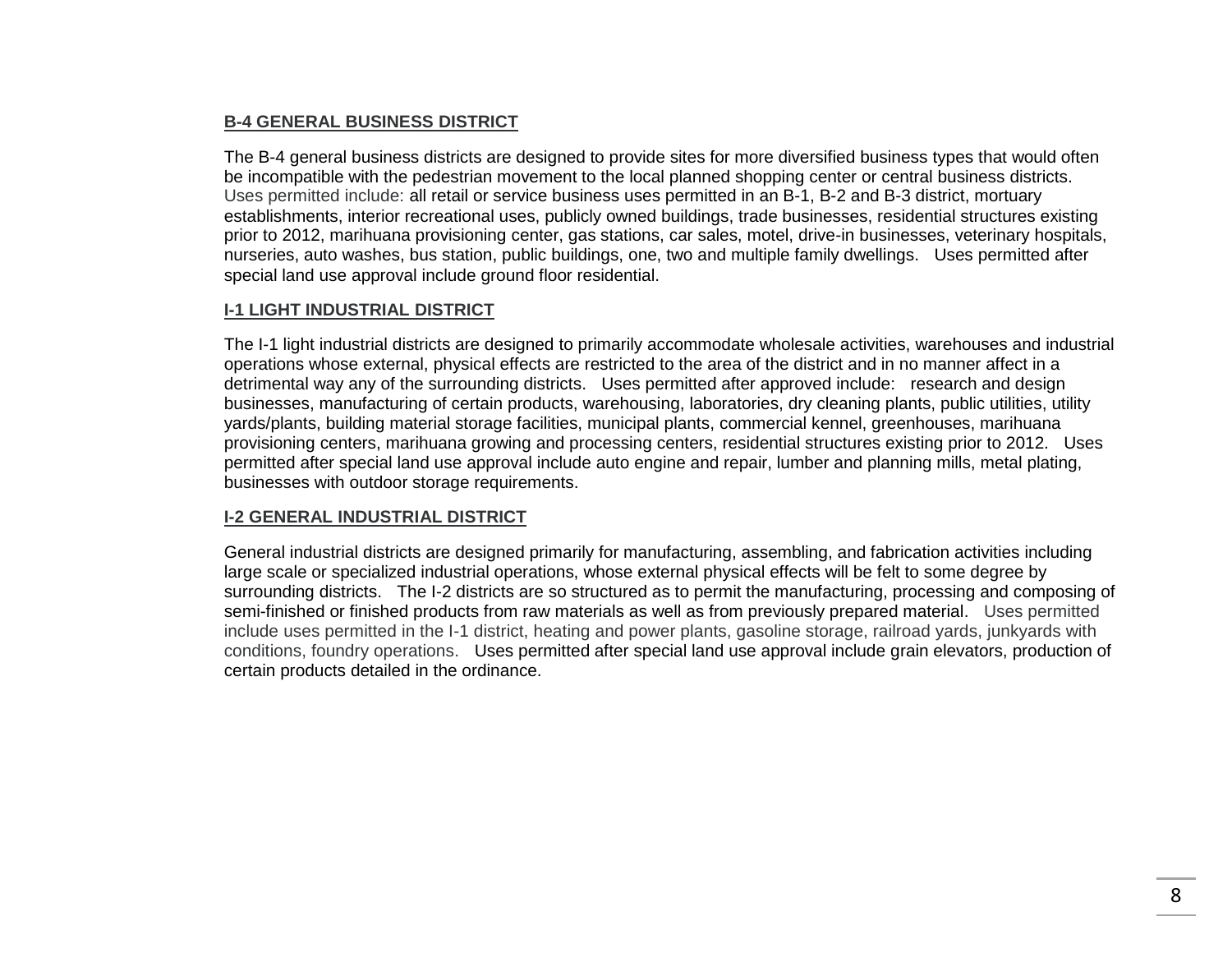### **P-1 VEHICULAR PARKING DISTRICT**

The P-1 vehicular parking districts are intended to permit the establishment of areas to be used solely for off-street parking of private passenger vehicles as a use incidental to a principal use. These districts will generally be provided by petition or request to serve a use district that has developed without adequate off-street parking facilities.

### **C-OS CONSERVATION-OPEN SPACE DISTRICT**

The C-OS conservation/open space districts are intended to permit maintenance and management of natural areas, to protect lands under public ownership, under permanent conservation organization or of high public value due either to their uniqueness or to their potential hazards to the public. Uses permitted include farms not less than 5 acres, forestry, natural areas, public outdoor recreation facilities over 1 acre, storm water management facilities, water supply facilities. Uses permitted after special land use approval include park structures, service roads, parking lots, private recreation area, plant nurseries.

#### **PUD PLANNED UNIT DEVELOPMENT DISTRICT**

he purpose of this district is to permit flexibility in the regulation of land development; to encourage innovation in land use and variety in design, layout and type of structures constructed; to achieve economy and efficiency in the use of land, natural resources, energy and the provision of public services and utilities; to encourage provision of usable open space and protection of natural features; to provide adequate housing, employment and shopping opportunities particularly suited to the needs of the residents of the city; and to encourage the use, reuse and improvement of existing sites and buildings which will be developed in a compatible way with surrounding uses but where the uniform regulations contained in other zoning districts do not provide adequate protections and safeguards for the site or surrounding area. The district is intended to accommodate developments with one (1) or more land uses, sites with unusual topography or unique settings within the community or sites that exhibit difficult or costly development problems or any combination of these factors. This zoning district shall not be allowed where this zoning classification is sought primarily to avoid the imposition of standards and requirements of other zoning classifications or other city regulations rather than to achieve the stated purposes above.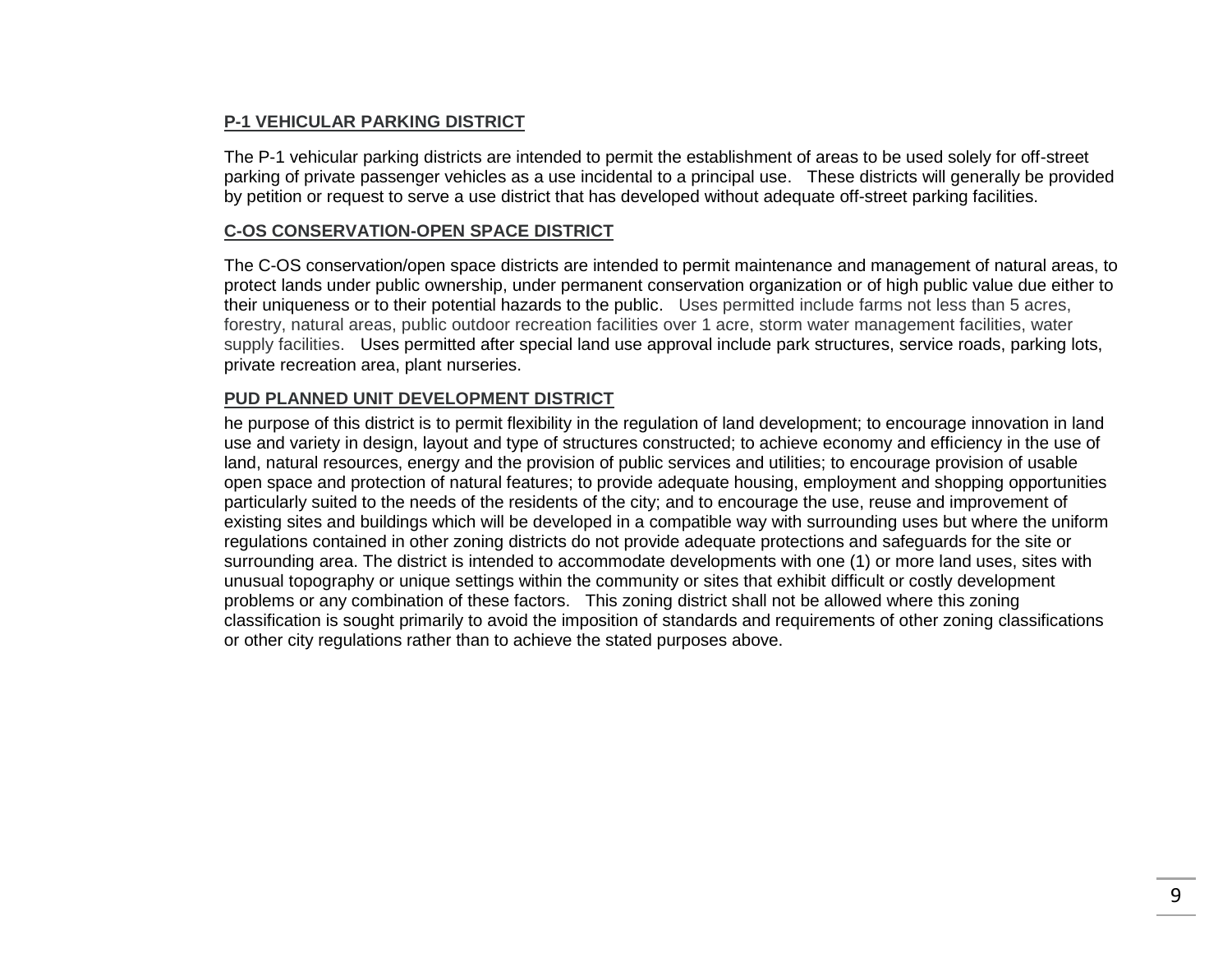# **MAKING A ZONING INQUIRY**

Prior to purchasing property, beginning construction or opening a business, it is very important to verify zoning of the property.

The City can help determine what the property in question is zoned and what zoning requirements you may need to meet. In order to provide accurate information; please have the following information when contacting the City:

- $\triangleright$  Address of the property
- $\triangleright$  What your intended use of the property is?
- Will you be occupying an existing structure or constructing a new structure?
- Approximate square footage you will be occupying or constructing?
- $\triangleright$  Will you be making any structural changes to the building?

Community Development and Building staff can be reached at (989) 725-0535.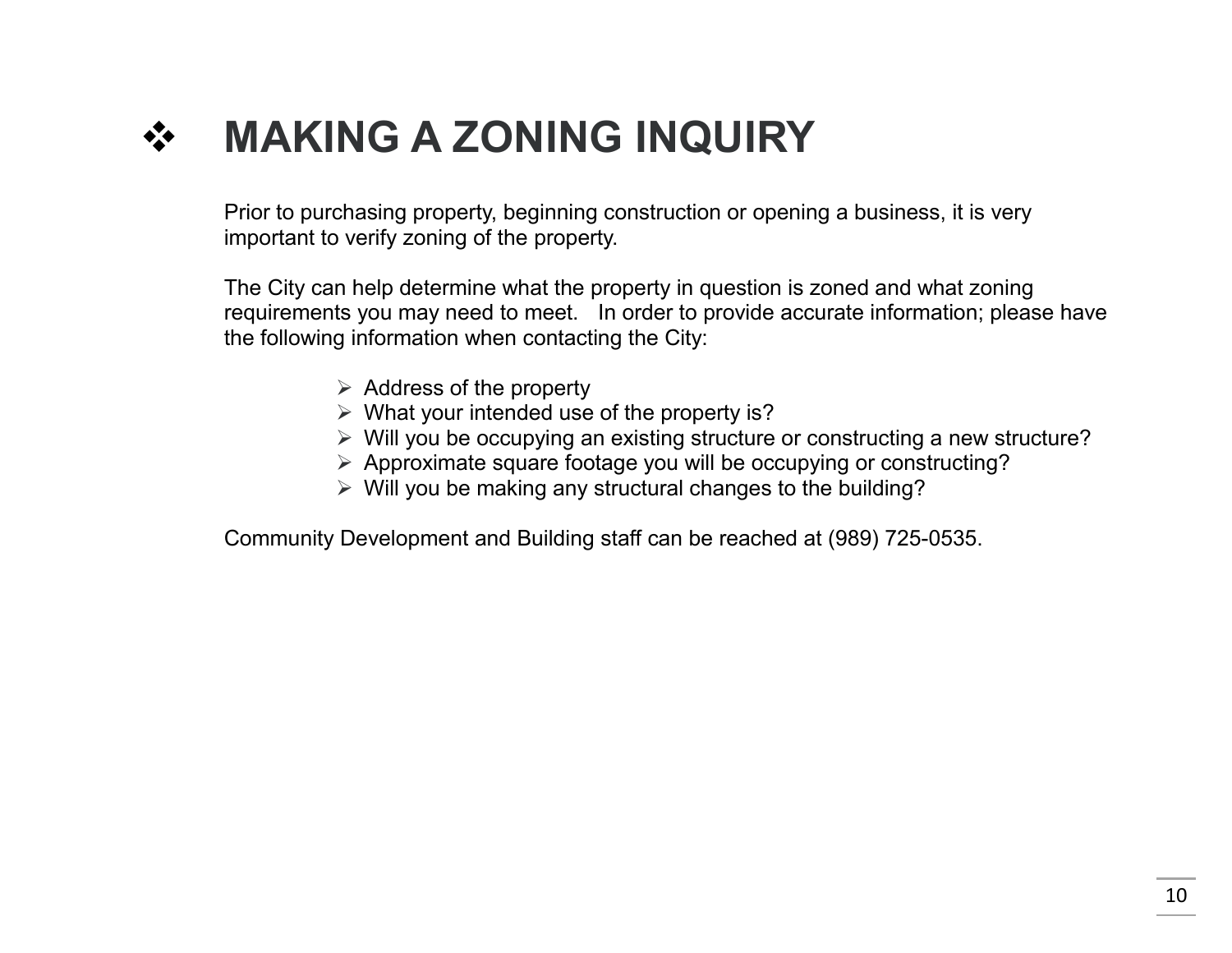### **CONCEPT MEETING**

Are you interested in developing a project within the City of Owosso?

The City of Owosso staff is happy to hold a Conceptual Review Meeting with parties interested in investing in the community.

To schedule a Conceptual Review Meeting, please submit the following to the Community Development staff:

- $\triangleright$  A letter detailing your proposal
- $\triangleright$  A set of concept plans

Staff will schedule a meeting with you once the items have been received.

During this meeting, City staff will provide you with the following:

- 1. Feedback on your proposal,
- 2. Discuss any applicable zoning regulations,
- 3. Walk you through the approval process for your proposal,
- 4. Provide you with copies of all applicable documents and
- 5. Discuss any potential incentives, if available.

Community Development and Building staff can be reached at (989) 725-0535.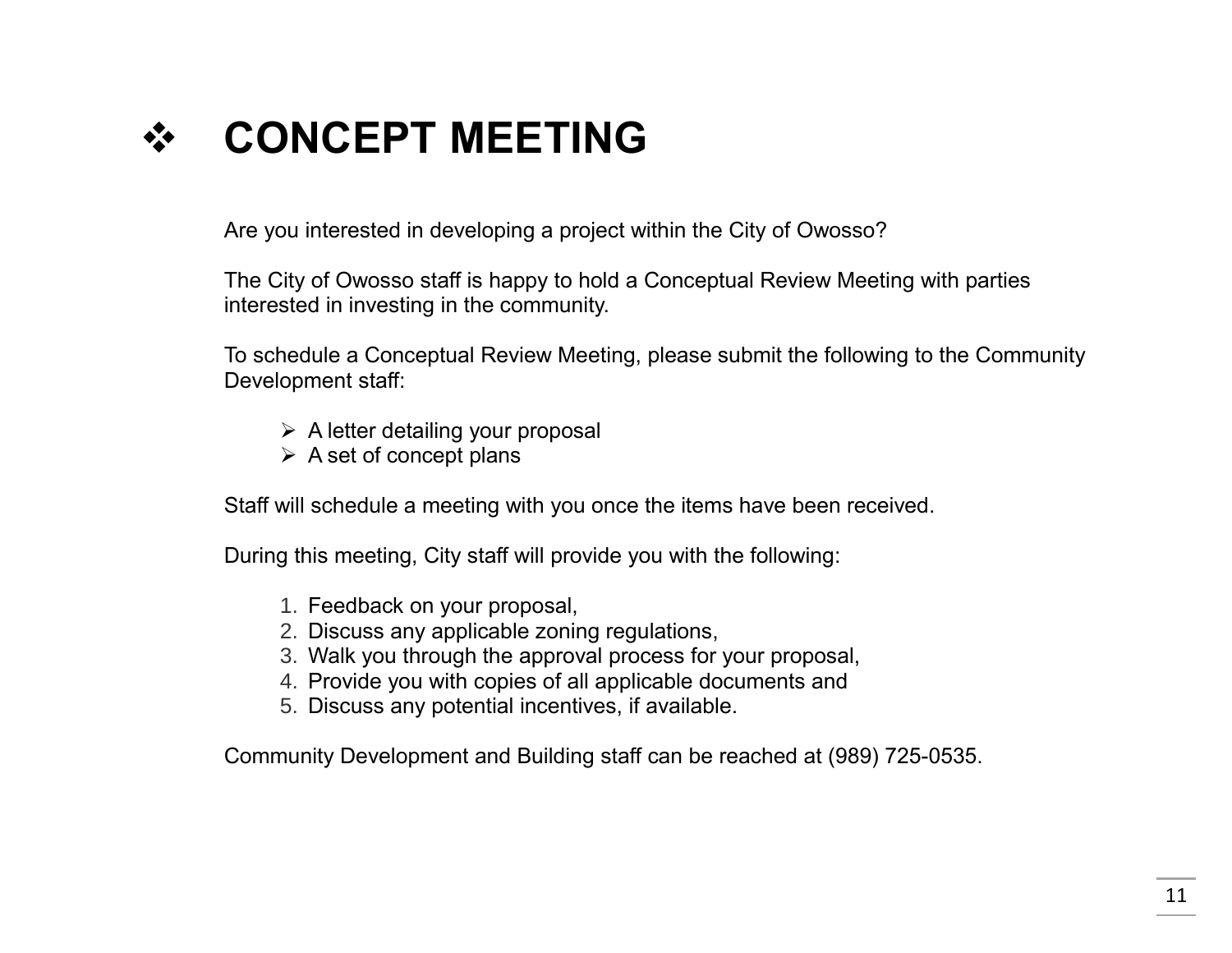### **PLANNING COMMISSION**

- $\triangleright$  Comprised of nine (9) members from community
- Reviews and approves Site Plans, requests for Special Uses, makes recommendations to City Council on rezoning requests and ordinance amendments
- $\triangleright$  Adopts the City's Master Plan and Capital Improvements Plan
- $\triangleright$  Meets the fourth Monday of each month at 6:30 P.M. in the City Council Chambers at City Hall
- $\triangleright$  All applications and associated fees must be filed in advance and coordinated with City staff
- $\triangleright$  List of meeting dates:

|                    | 2022 Meeting Date Submittal Deadline 2022 Meeting Date Submittal Deadline |                  |              |
|--------------------|---------------------------------------------------------------------------|------------------|--------------|
| January 24         | December 29                                                               | July 25          | June 30      |
| <b>February 28</b> | January 31                                                                | <b>August 22</b> | July 29      |
| March 28           | February 28                                                               | September 26     | August 31    |
| April 25           | March 31                                                                  | October 24       | September 30 |
| <b>May 23</b>      | April 29                                                                  | November 28      | October 31   |
| June 27            | May 31                                                                    | December 12*     | November 21  |

\* changed due to the holiday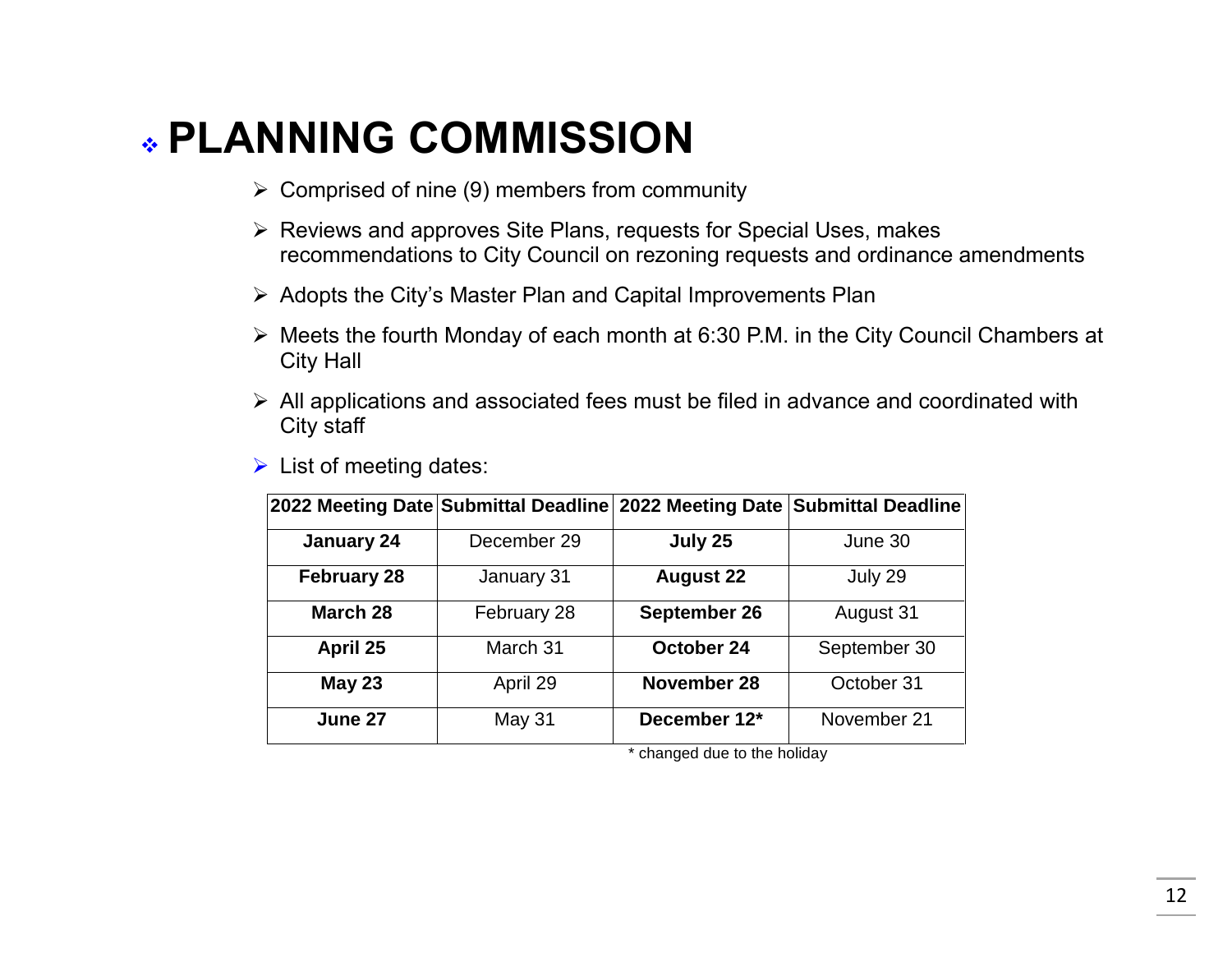### **SITE PLAN REVIEW**

The Planning Commission reviews and approves or denies site plans.

Per Section 38-390 of the City Zoning Ordinance, a site plan shall be required for the following:

- a. Any use or development for which the submission of a site plan is required by any provision of this chapter;
- b. Any development, except single-family and two-family residential, for which off-street parking areas are provided as required in 38-380, off-street parking requirements;
- c. Any use in an RM-1, RM-2, OS-1, B-1, B-2, B-3, B-4, I-1, I-2, P-1 or PUD district;
- d. Any use except single or two-family residential which lies contiguous to a major thoroughfare or collector street;
- e. All residentially related uses permitted in single-family districts such as, but not limited to, churches, schools, colleges, institutions, and public facilities;
- f. Accessory buildings or building additions that require additional off-street parking.

[Site Plan Review Application](http://www.ci.owosso.mi.us/Portals/0/Files/Forms/SitePlanApplication-Checklist.pdf)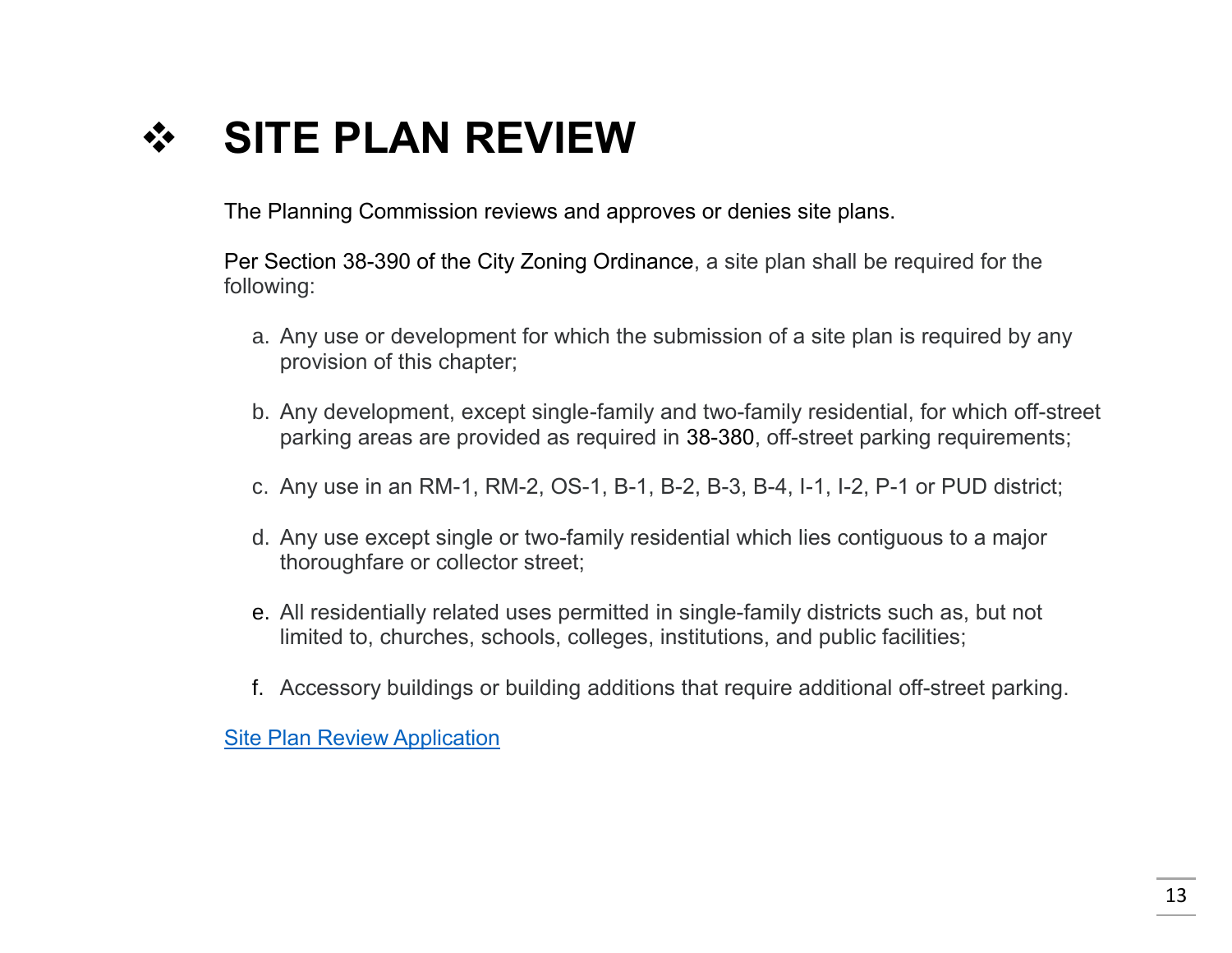|                            | <b>SITE PLAN REVIEW PROCESS</b>                                              |  |  |
|----------------------------|------------------------------------------------------------------------------|--|--|
|                            | The timeline provided is approximate and depends on the response time of the |  |  |
|                            | applicant.                                                                   |  |  |
| Step 1                     | Conduct a conceptual meeting with City staff to determine if site            |  |  |
|                            | plan approval is necessary                                                   |  |  |
| Step 2<br>DAY <sub>1</sub> | Submit the site plan application, 1 set of plans and associated fees         |  |  |
|                            | to City staff.                                                               |  |  |
| Step 3                     | City staff review the application and related documents for                  |  |  |
|                            | completeness. Plans are forwarded to staff for an internal review            |  |  |
|                            | process                                                                      |  |  |
| Step 4                     | City staff provides applicant with list of requested revisions               |  |  |
| Step 5                     | Applicant submits 1 set of revised site plan drawings and a PDF              |  |  |
|                            | version to the City for placement on the next available Planning             |  |  |
| <b>Commission Agenda</b>   |                                                                              |  |  |
| Step 6                     | City staff develops and sends out a meeting agenda and packet to             |  |  |
| DAY 30                     | the Planning Commission members                                              |  |  |
| Step 7                     | Planning Commission reviews the site plan and makes a decision               |  |  |
|                            |                                                                              |  |  |

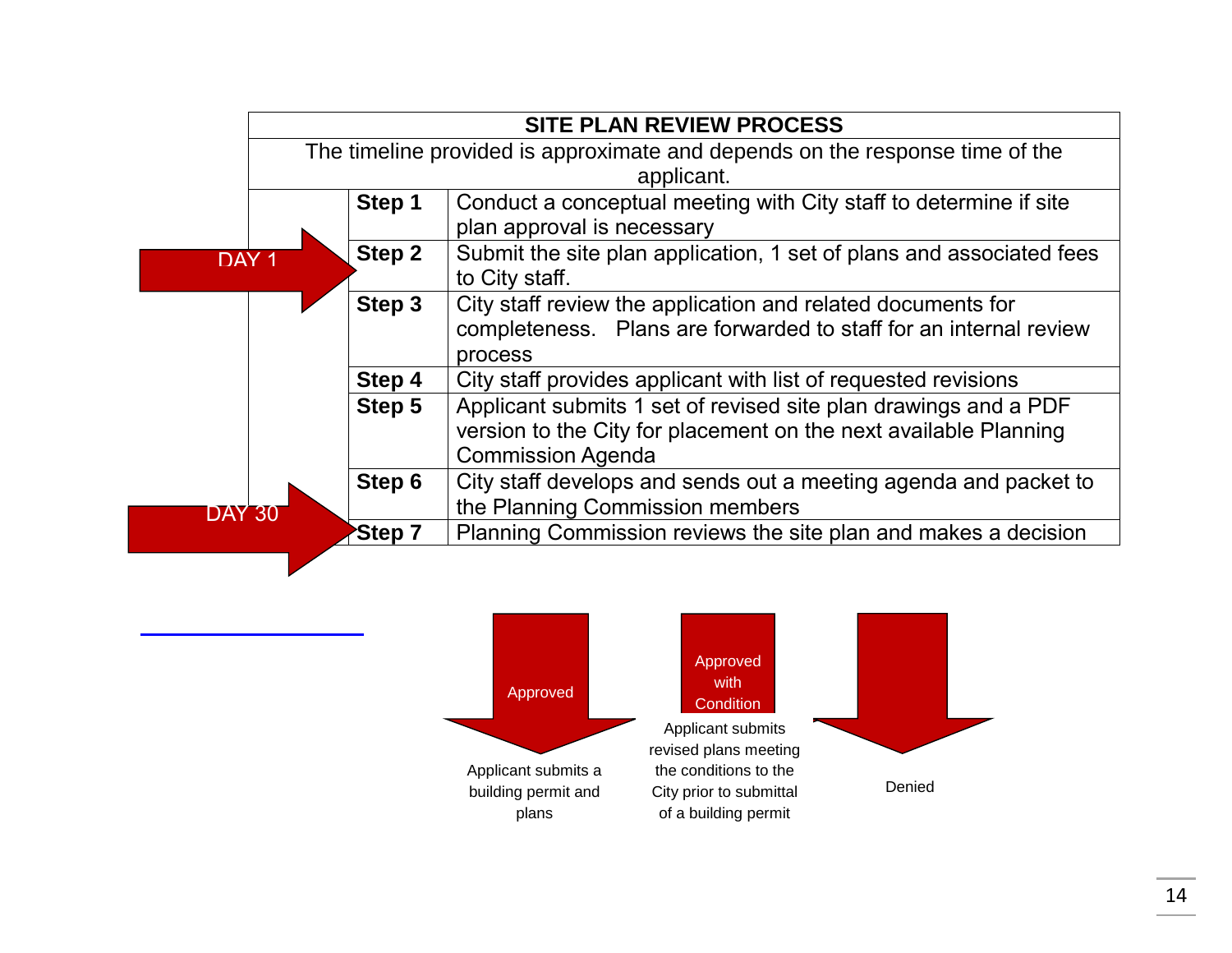### **REZONING**

The Planning Commission hears and makes recommendations to City Council on rezoning requests.

Per Section 38-552 of the City Zoning Ordinance the application procedure of a rezoning is as follows:

An amendment to this article or the official zoning map, except those initiated by the city, shall be initiated by submission of a completed application form and fee.

The following information shall accompany the application form:

- 1. A legal description and street address of the subject property, with a map identifying the subject property in relation to surrounding properties.
- 2. The name and address of the owner of the subject site, and a statement of the applicant's interest in the subject site if not the owner in fee simple title.
- 3. The existing and proposed zoning district designation of the subject property.
- 4. The land use classification for the subject site as illustrated on the city's master plan.
- 5. For of an amendment to this article, other than an amendment to the official zoning map, a general description of the proposed amendment and rationale for the change shall accompany the application form.
- 6. A written description of how the requested rezoning meets the amendment criteria of this article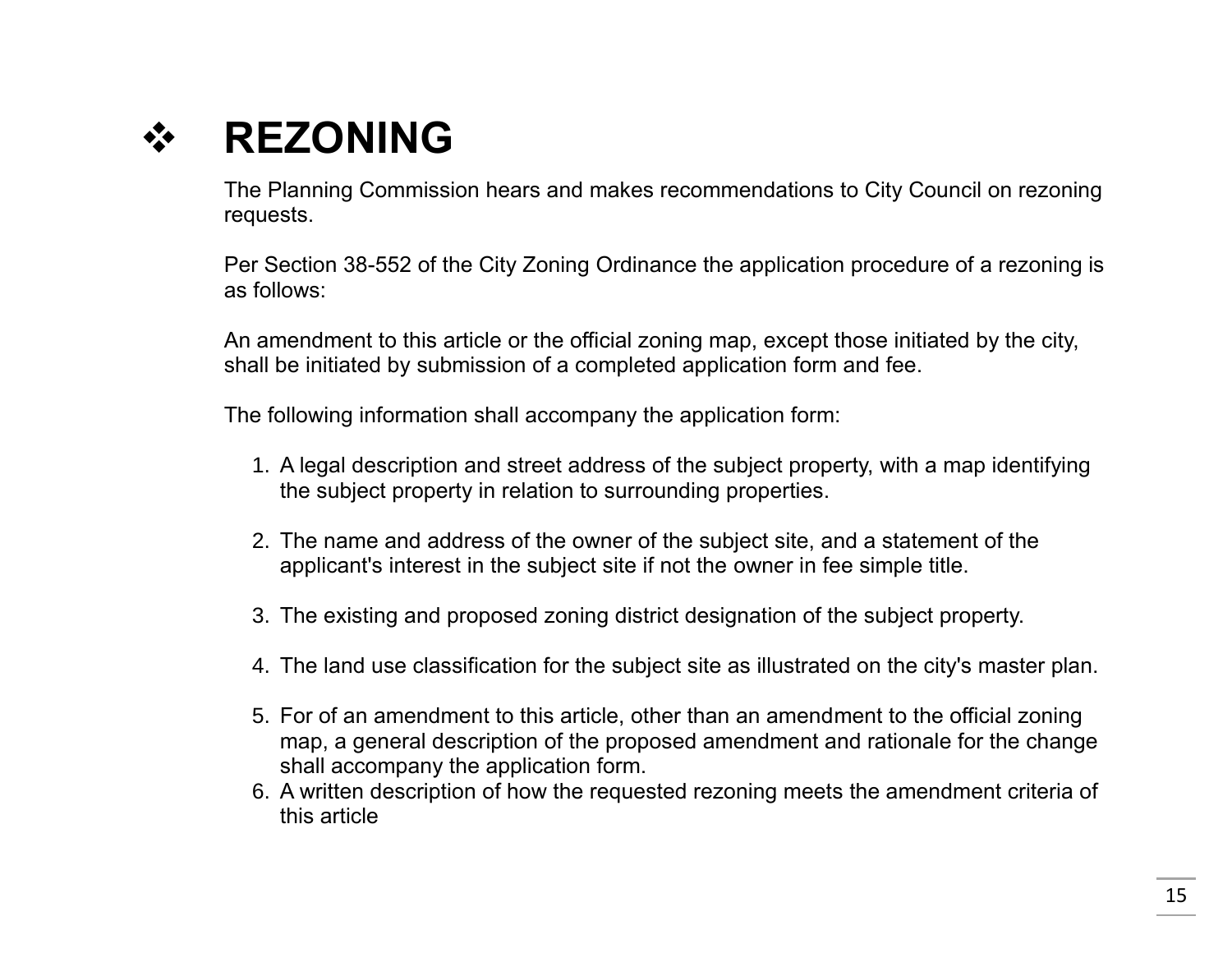### **[Rezoning Application](http://www.ci.owosso.mi.us/Portals/0/Files/Forms/Rezoning%20Application.pdf)**

|                            | <b>REZONING PROCESS</b>                                                                                                                       |                                                                                         |  |
|----------------------------|-----------------------------------------------------------------------------------------------------------------------------------------------|-----------------------------------------------------------------------------------------|--|
|                            | The timeline provided is approximate and depends on the response time of the                                                                  |                                                                                         |  |
|                            | applicant.                                                                                                                                    |                                                                                         |  |
| Step 1<br>DAY <sub>1</sub> |                                                                                                                                               | Conduct a conceptual meeting with City staff to determine if a                          |  |
|                            |                                                                                                                                               | rezoning is necessary                                                                   |  |
|                            | Step 2                                                                                                                                        | Submit the rezoning application, related documents and associated<br>fees to City staff |  |
|                            |                                                                                                                                               |                                                                                         |  |
|                            | Step 3<br>City staff review the application and related documents for                                                                         |                                                                                         |  |
|                            |                                                                                                                                               | completeness and requests additional information, if necessary.                         |  |
| Step 4                     |                                                                                                                                               | City staff will place the public hearing on the Planning Commission                     |  |
|                            | agenda. City staff will send out and publish the required public                                                                              |                                                                                         |  |
|                            |                                                                                                                                               | notice with the newspaper meeting the State requirements.                               |  |
|                            | Step 5                                                                                                                                        | Planning Commission will conduct the public hearing and make a                          |  |
|                            |                                                                                                                                               | recommendation to City Council to approve, approve with                                 |  |
|                            |                                                                                                                                               | conditions, deny or table the rezoning request based on their                           |  |
|                            |                                                                                                                                               | findings that identify and evaluate all factors relevant to the petition                |  |
|                            | Step 6<br>Upon receiving a recommendation and finding from the Planning<br>Commission, City Council will hold a first reading of the rezoning |                                                                                         |  |
|                            |                                                                                                                                               |                                                                                         |  |
|                            |                                                                                                                                               | request                                                                                 |  |
| DAY 60                     | Step 7                                                                                                                                        | At a following meeting, the governing body will conduct a second                        |  |
|                            |                                                                                                                                               | reading. The governing body will take action to approve, deny or                        |  |
|                            |                                                                                                                                               | postpone the rezoning request after the second reading                                  |  |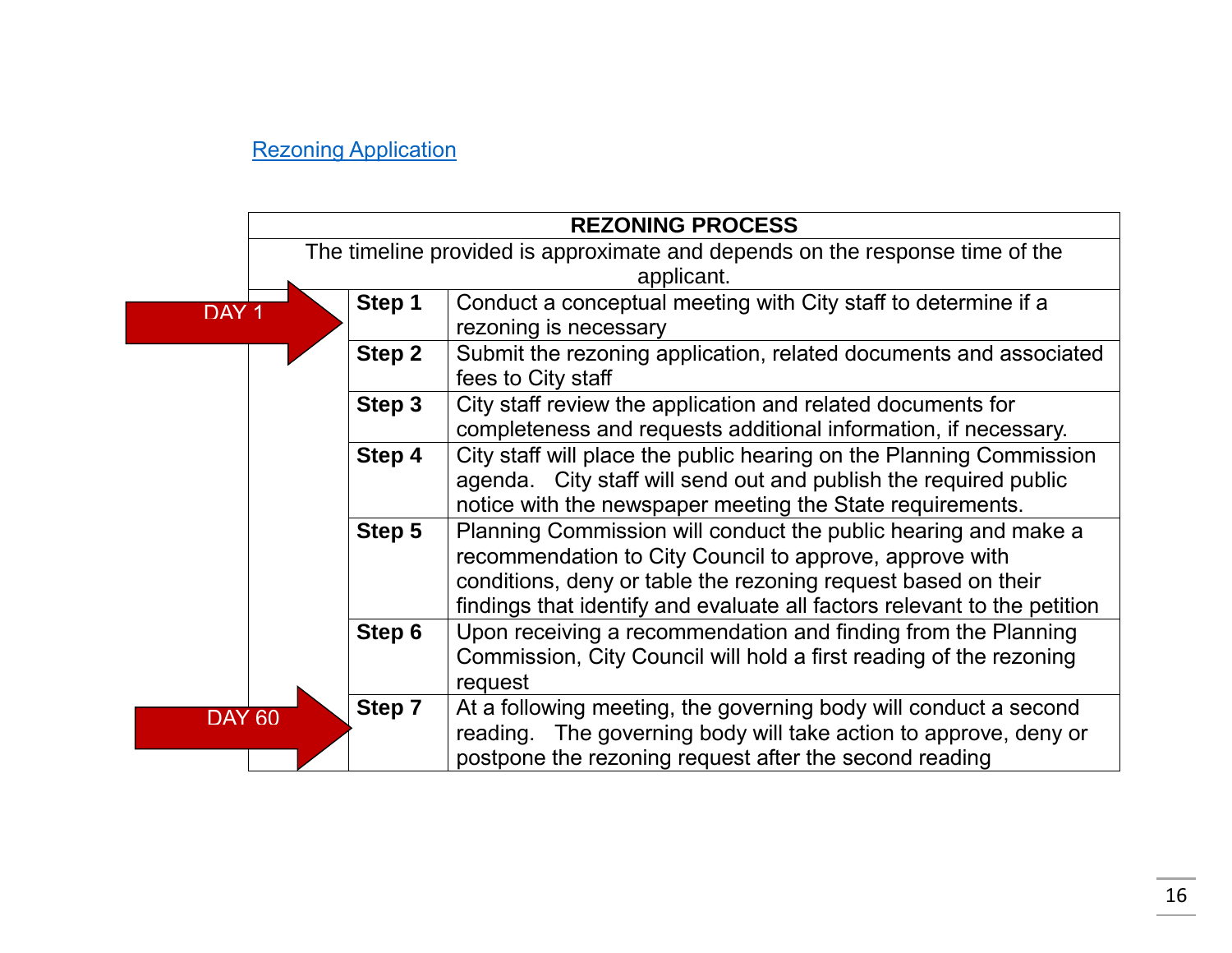### **❖ SPECIAL LAND USE**

The Planning Commission hears and makes decisions on requests for special land uses.

Section 38-452 of the City Zoning Ordinance details the Special Land Use permit procedures.

Section 38-453 details the basis for determination which is used by Planning Commission and City Council during the review and decision making process.

It shall be up to the applicant to provide evidence that meets the following standards and any others outlined in the zoning ordinance:

- $\triangleright$  Be harmonious with and in accordance with the general principals and objectives of the mid-county land use plan and other approved planning documents of the city;
- $\triangleright$  Be designed, constructed, operated and maintained so as to be harmonious and appropriate in appearance with the existing or intended character of the general vicinity and that such a use will not change the essential character of the area in which it is proposed;
- $\triangleright$  Not be hazardous or disturbing to existing or future uses in the same general vicinity and will be a substantial improvement to property in the immediate vicinity and to the community as a whole;
- $\triangleright$  Be served adequately by essential public facilities and services, such as highways, streets, police, fire protection, drainage structures, refuse disposal, water and sewage facilities and schools;
- $\triangleright$  Not involve uses, activities, processes, materials and equipment or conditions of operation that will be detrimental to any person, property, or general welfare by reason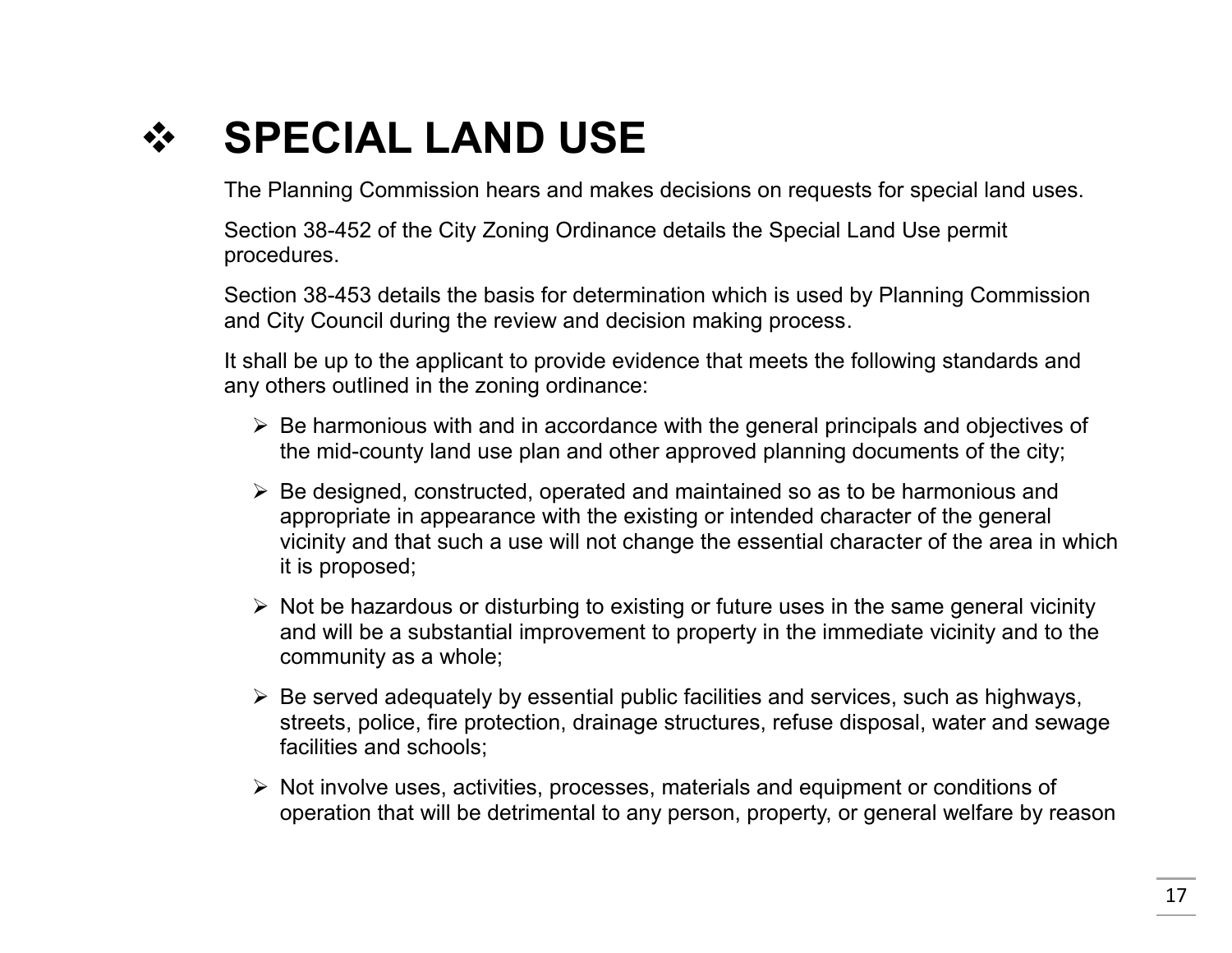of excessive production of traffic, noise, smoke, fumes, glare or odors;

- $\triangleright$  Be necessary to meet the intent and purpose of the zoning regulations; be related to the standards established in the ordinance for the land use or activity under consideration; and be necessary to insure compliance with these standards;
- $\triangleright$  Be related to the valid exercise of police power and purposes which are affected by the proposed use or activity.

[Special Land Use Application](http://www.ci.owosso.mi.us/Portals/0/Files/Documents/1_Special%20Land%20Use%20Application.pdf)

|                         | <b>SPECIAL LAND USE PROCESS</b>                                              |                                                                       |  |
|-------------------------|------------------------------------------------------------------------------|-----------------------------------------------------------------------|--|
|                         | The timeline provided is approximate and depends on the response time of the |                                                                       |  |
|                         | applicant.                                                                   |                                                                       |  |
|                         | Step 1                                                                       | Conduct a conceptual meeting with City staff to determine if a        |  |
|                         |                                                                              | special land use is necessary                                         |  |
| DAY <sub>1</sub>        | Step 2                                                                       | Submit the special land us application, related documents and         |  |
|                         | associated fees to City staff                                                |                                                                       |  |
|                         | Step 3                                                                       | City staff review the application and related documents for           |  |
|                         |                                                                              | completeness and requests additional information, if necessary.       |  |
|                         | City staff provides applicant with list of requested revisions<br>Step 4     |                                                                       |  |
| Step 5                  |                                                                              | Applicant submits 3 sets of revised drawings and a PDF version to     |  |
|                         | the City for placement on the next available Planning Commission<br>Agenda   |                                                                       |  |
|                         |                                                                              |                                                                       |  |
|                         | Step 6                                                                       | City staff develops and sends out a meeting agenda and packet to      |  |
|                         | the Planning Commission members                                              |                                                                       |  |
| Add 30 days to timeline | Step 7                                                                       | Upon initiative of the Planning Commission or upon request of the     |  |
|                         |                                                                              | applicant, a public hearing will be scheduled and proper notification |  |
|                         |                                                                              | will be done                                                          |  |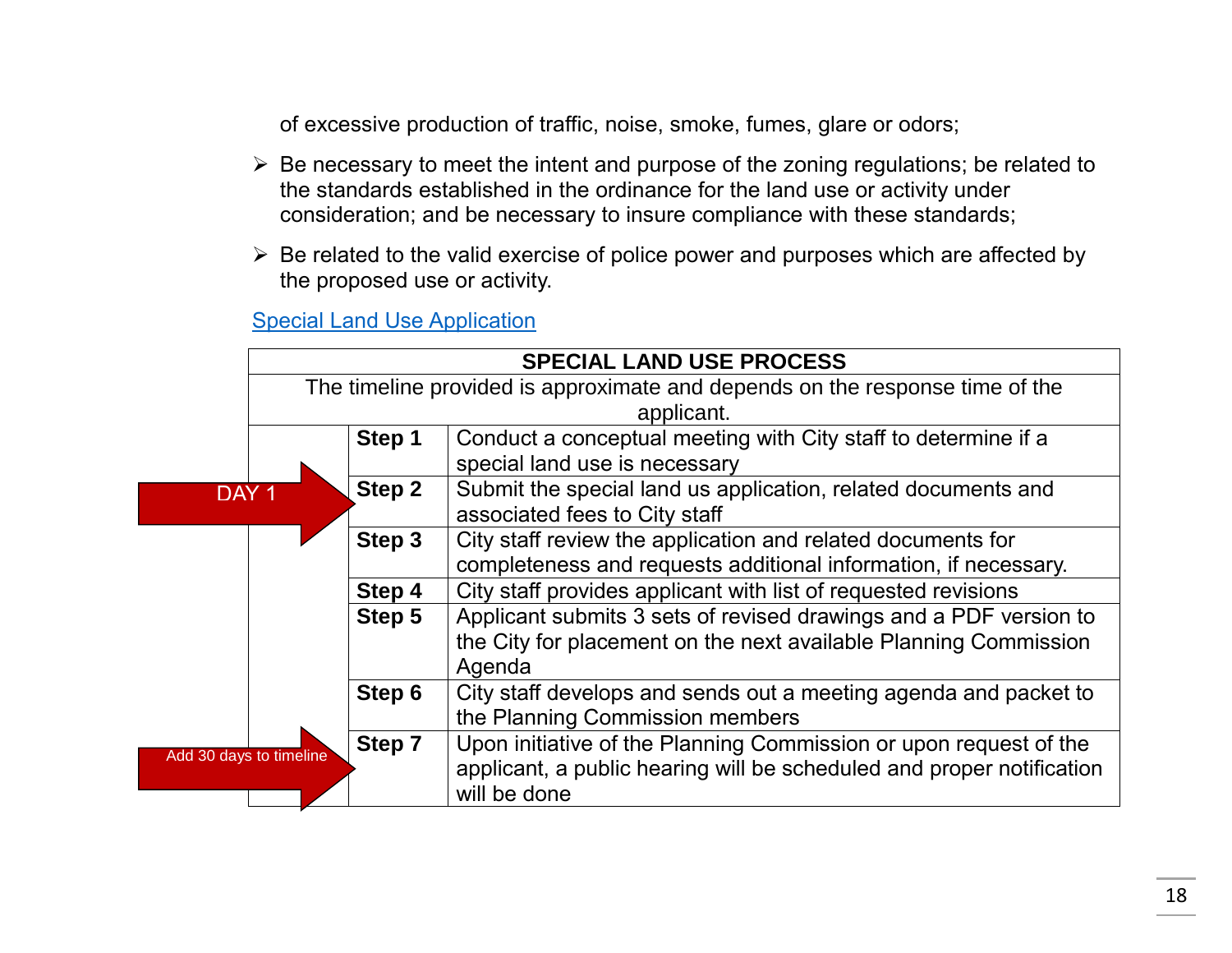|              | Step 8 | Planning Commission reviews the site plan and makes a<br>recommendation based on the basis for determination listed in<br>Section 38-453 of the City Zoning Ordinance                                     |
|--------------|--------|-----------------------------------------------------------------------------------------------------------------------------------------------------------------------------------------------------------|
| DAY 30 or 60 | Step 9 | City Council will review Planning Commission's recommendations<br>and take action to approve, deny or refer the special land use back<br>to Planning Commission for changes, additions and further study. |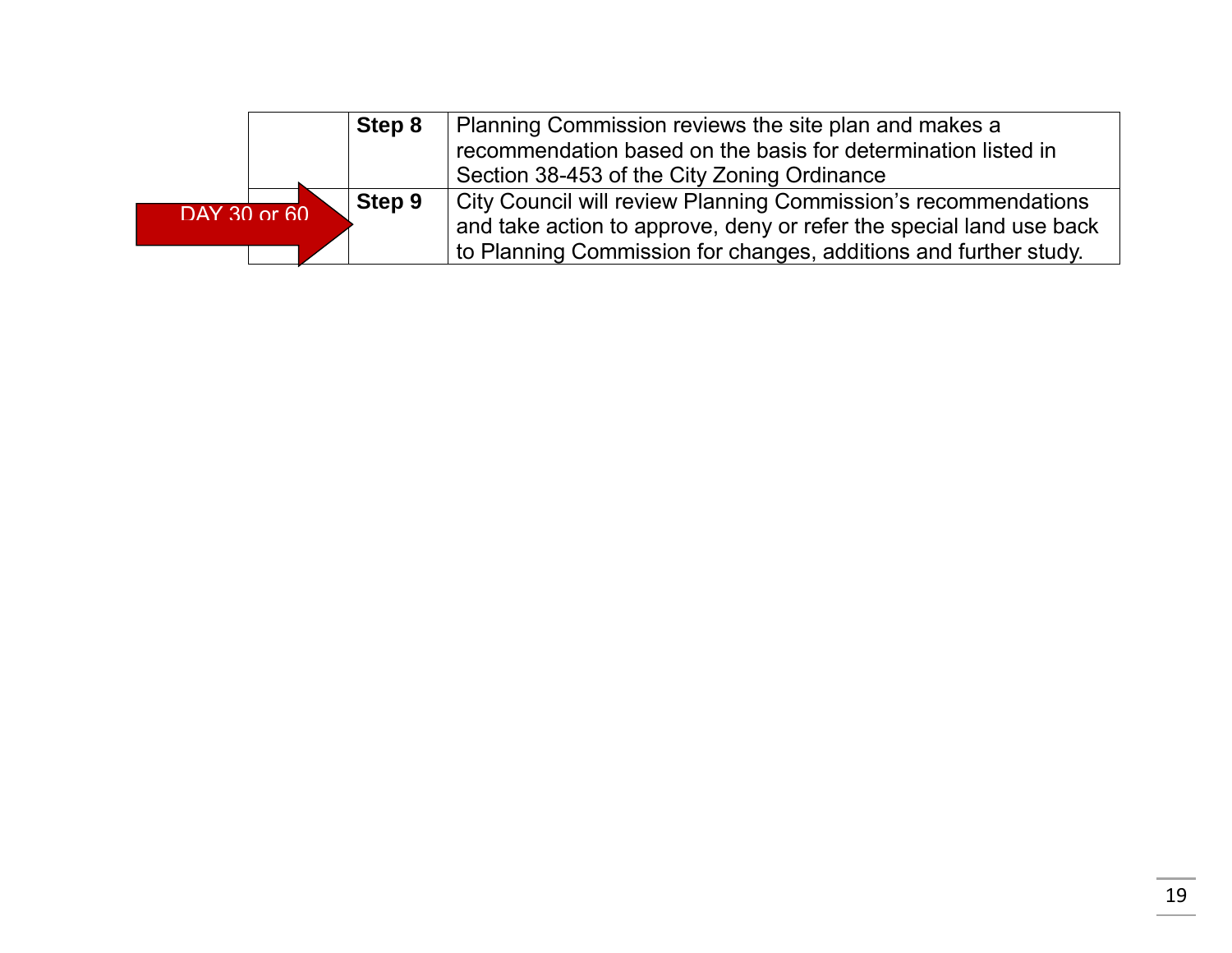# **ZONING BOARD OF APPEALS (ZBA)**

- $\triangleright$  Comprised of five (5) members and two (2) alternate members from community
- Considers requests for variances from the strict application of the City's Zoning and Sign Ordinance
- $\triangleright$  Applications to the Zoning Board of Appeals require a 300 foot mailing and a public notice published within the local newspaper
- Meets, as needed, the third Tuesday of each month at 9:30 A.M. in the City Council Chambers at City Hall
- $\triangleright$  All applications and associated fees must be filed in advance and coordinated with City staff

### [Variance Request-ZBA Application](http://www.ci.owosso.mi.us/Portals/0/Files/Forms/ZBA%20APPLICATION.pdf)

|                    | 2022 Meeting Date Submittal Deadline 2022 Meeting Date Submittal Deadline |                  |              |
|--------------------|---------------------------------------------------------------------------|------------------|--------------|
| <b>January 18</b>  | December 21                                                               | July 19          | June 21      |
| <b>February 15</b> | January 18                                                                | <b>August 16</b> | July 19      |
| March 15           | February 15                                                               | September 20     | August 23    |
| April 19           | March 22                                                                  | October 18       | September 20 |
| May 17             | April 19                                                                  | November 15      | October 18   |
| June 21            | May 24                                                                    | December 20      | November 22  |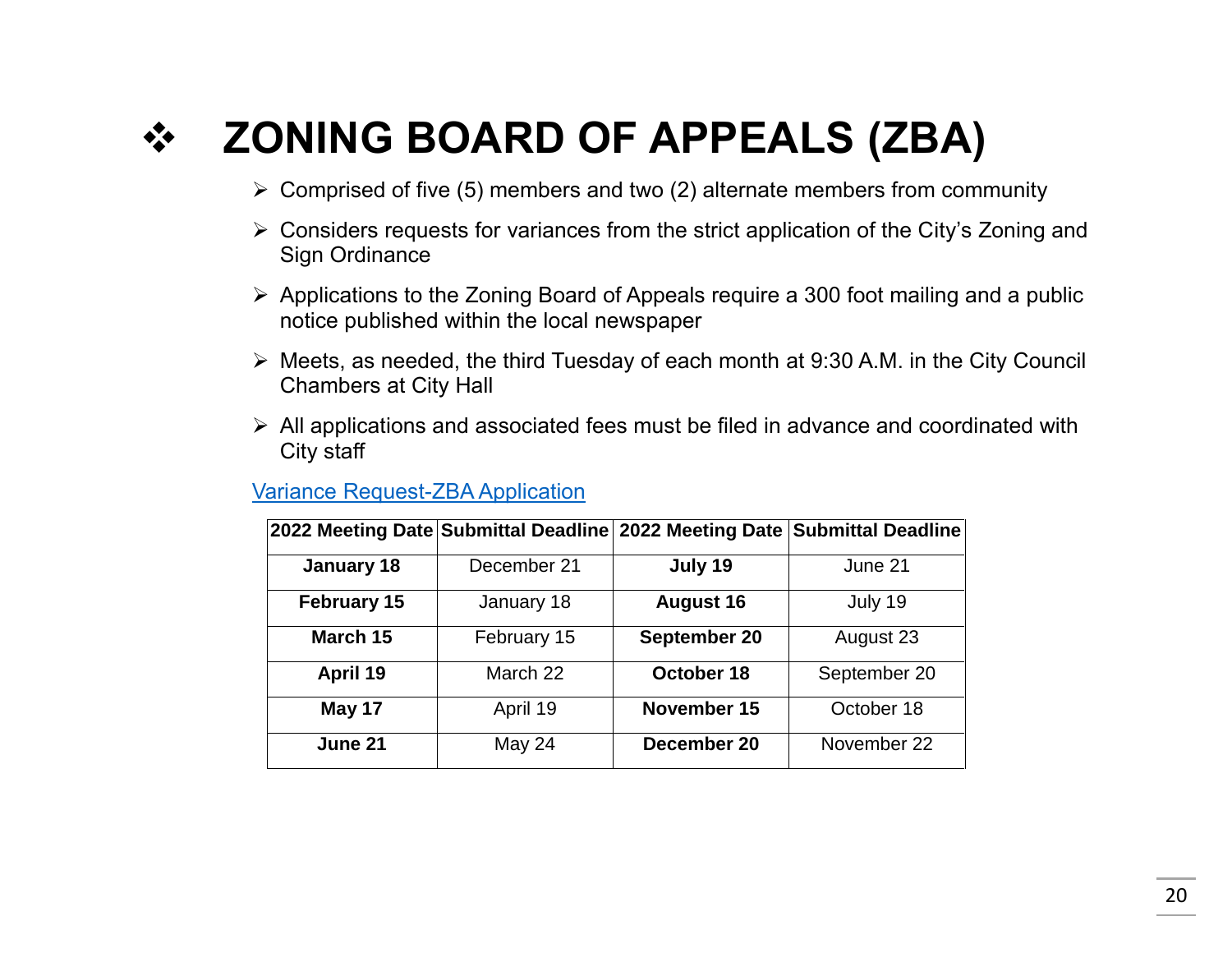|                  | <b>ZONING BOARD OF APPEALS PROCESS</b>                                       |                                                                      |  |
|------------------|------------------------------------------------------------------------------|----------------------------------------------------------------------|--|
|                  | The timeline provided is approximate and depends on the response time of the |                                                                      |  |
|                  | applicant.                                                                   |                                                                      |  |
|                  | Conduct a conceptual meeting with City staff to determine if a<br>Step 1     |                                                                      |  |
|                  |                                                                              | variance is necessary                                                |  |
| DAY <sub>1</sub> | Step 2                                                                       | Submit the Zoning Board of Appeals application, related documents    |  |
|                  |                                                                              | and associated fees to City staff                                    |  |
|                  | Step 3                                                                       | City staff review the application and related documents for          |  |
|                  |                                                                              | completeness and requests additional information, if necessary       |  |
|                  | Step 4                                                                       | City staff will send out and publish the required public notice with |  |
|                  |                                                                              | the newspaper                                                        |  |
|                  | Step 5                                                                       | City staff develops and sends out a meeting agenda and packet to     |  |
|                  |                                                                              | the Planning Commission members                                      |  |
| <b>DAY 30</b>    | Step 6                                                                       | Applicant attends the public hearing and a decision to approve or    |  |
|                  |                                                                              | deny the request is made                                             |  |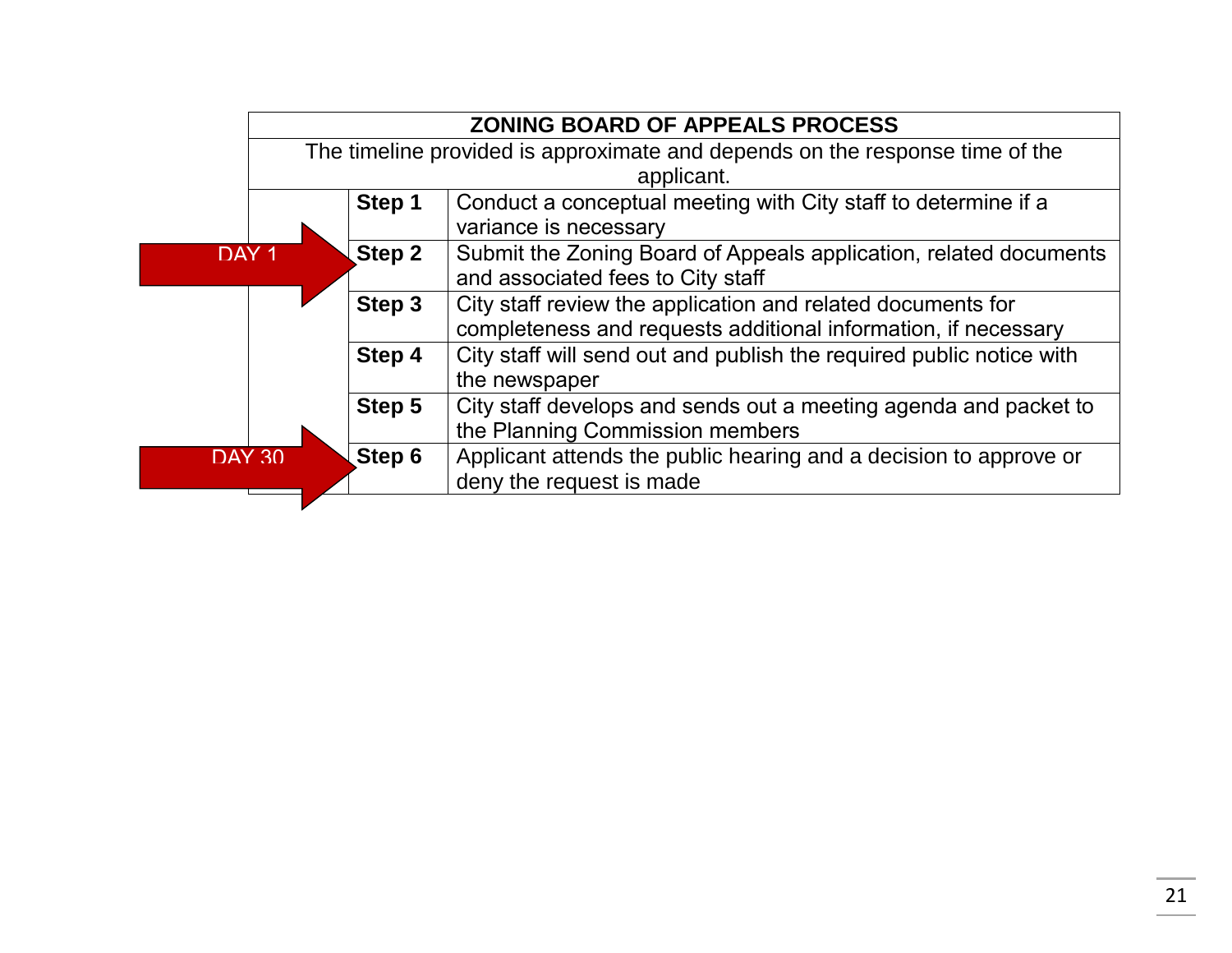# **HISTORICAL DISTRICT**

- $\triangleright$  Formed in the fall of 2010
- $\triangleright$  Regulatory commission responsible for reviewing all applications for exterior work that is completed in within the Downtown Historic District Commission (HDC) boundaries
- $\triangleright$  Comprised of seven members that use the Secretary of the Interiors Guidelines to review permits for work
- $\triangleright$  The historic designation also permits contributing structures within the district to seek additional funding assistance on redevelopment projects through the State of Michigan
- $\triangleright$  As of 2015, this district is on the National Register of Historic Places

[Historic District Commission Application](http://www.ci.owosso.mi.us/Portals/0/Files/Documents/HDC%20App.pdf)

[Downtown Historic District Map](http://www.ci.owosso.mi.us/Portals/0/Hist%20Dist%2007-10-12.pdf)

[Secretary of the Interior's Standards for the Treatment of Historic Properties](https://www.nps.gov/tps/standards/treatment-guidelines-2017.pdf)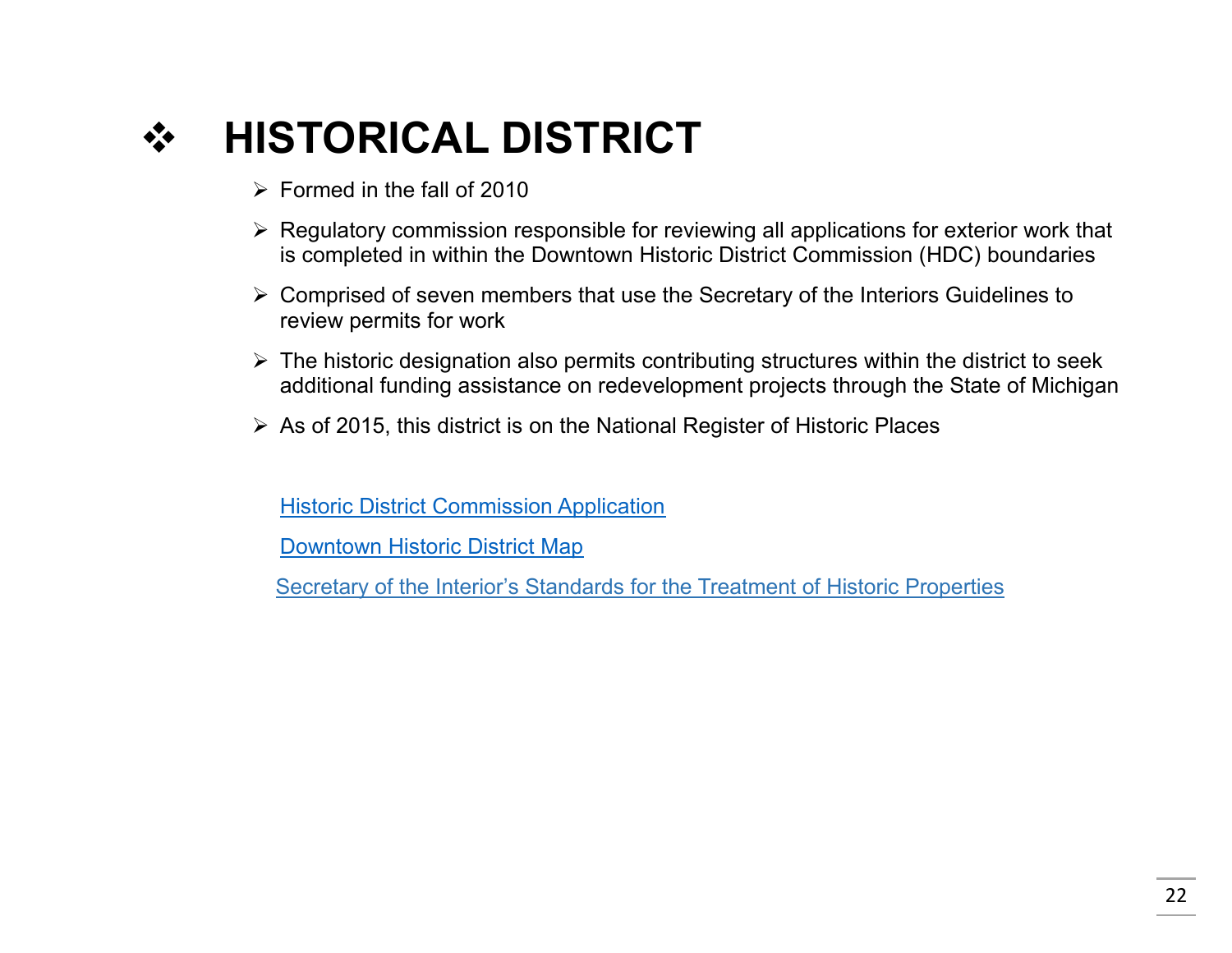### **FORMS AND DOCUMENTS**

Follow this link to the City of Owosso's website page for additional applications, forms and documents

### **[City of Owosso Forms and Documents](http://www.ci.owosso.mi.us/Forms-Documents)**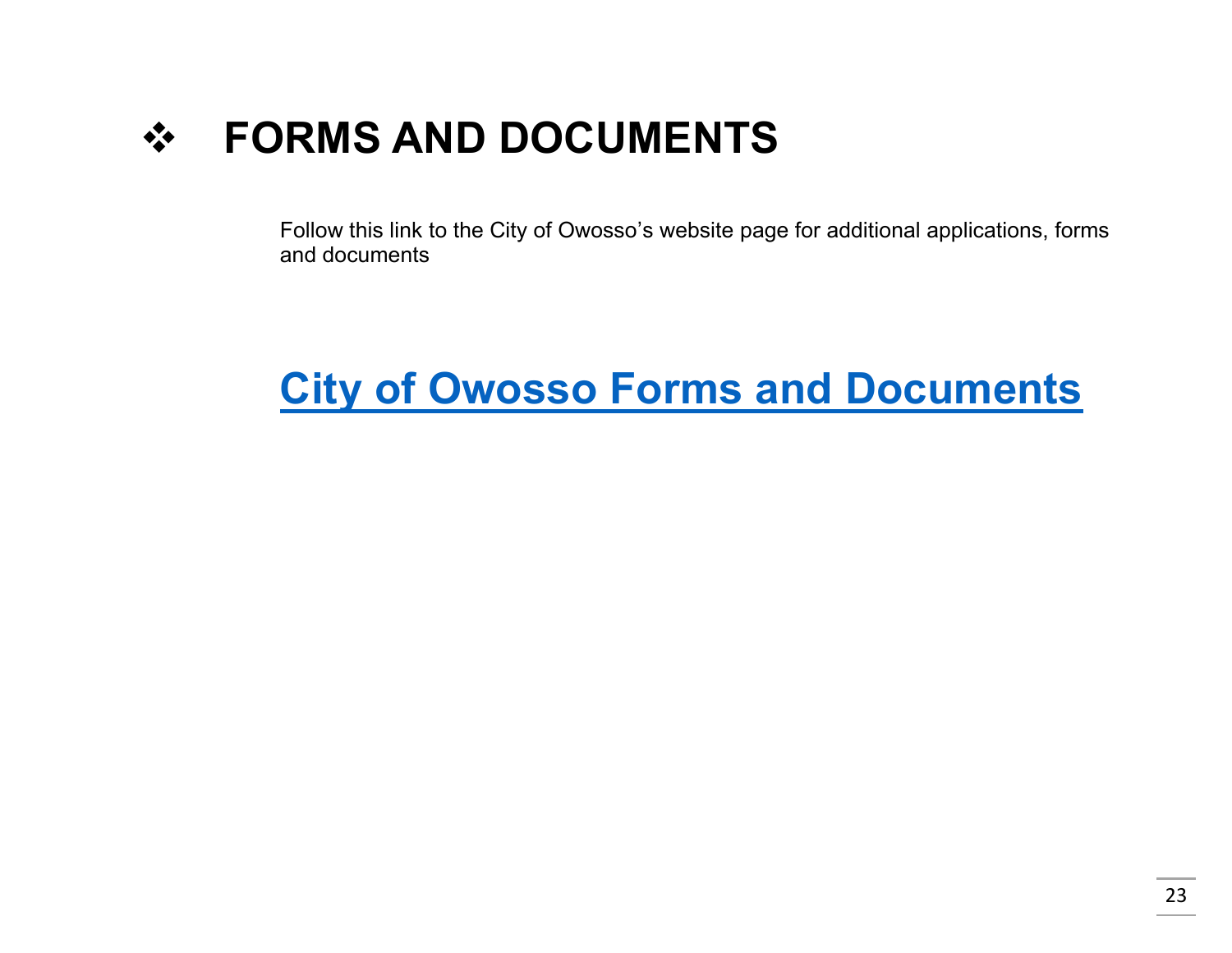# **POSSIBLE INCENTIVES AND PROGRAMS**

### **Façade Improvement Grants:**

The City partners with the MEDC to distribute CDBG funds for façade improvements that meet the following:

- $\triangleright$  Must be located in the DDA district
- **▶ Must meet Secretary of Interior Standards**
- Requires a **minimum** match of 25% from individual grant participant
- $\triangleright$  Must abide by 5-year restricted resale and reuse provision policy
- $\triangleright$  Must enter into escrow agreement with the city of Owosso
- $\triangleright$  Funding Minimum of \$30,000; Maximum \$200,000 per individual façade grant award

### **Brownfield Redevelopment Authority:**

The purpose of the Brownfield Authority is to redevelop contaminated and obsolete sites within the city of Owosso under Public Act 381 of 1996. This authority has the power to approve brownfield plans for specific sites and projects within the city. This designation allows the OBRA to collect taxes on new property tax increase increments to pay off eligible expenses onsite over time. Such a designation can also make the site eligible for other state incentives. The OBRA has been successful at redeveloping contaminated and functionally obsolete sites and putting them into use; creating jobs, tax revenue, and ameliorating blight.

### **Downtown Rental Rehabilitation:**

The Downtown Rental Rehabilitation program provides grant funding to assist downtown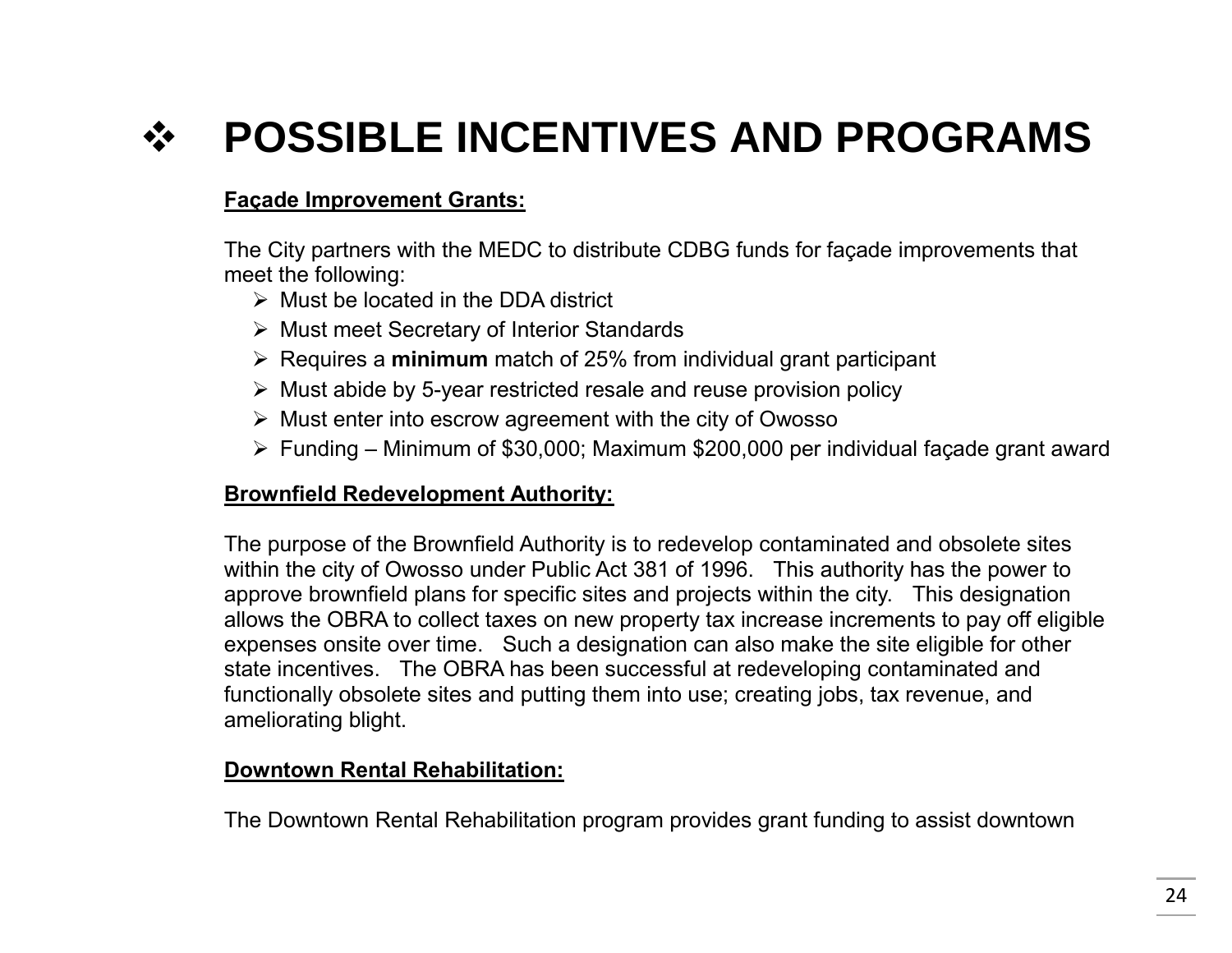property owners with the creation of or rehabilitation of affordable rental units above commercial space in the downtown.

Grants are available for the rehabilitation of existing units and the creation of new units and are specific to individual projects

The property owner must invest a minimum of 25% of the total project cost

Rental units must be rented to low-to-moderate income individuals and the rent must meet affordability guidelines as determined by HUD

The grant assistance is provided as a 5-year forgivable lien on the property if all compliance is followed

### **MEDC**

There are many programs through the MEDC that may apply to your development.

The following link will provide information on those programs: https://www.miplace.org/programs/

Other incentives and programs, in addition to those above, maybe available.

It is imperative that discussions with City staff occur prior to assuming your project meets the requirements for any of the incentives or programs.